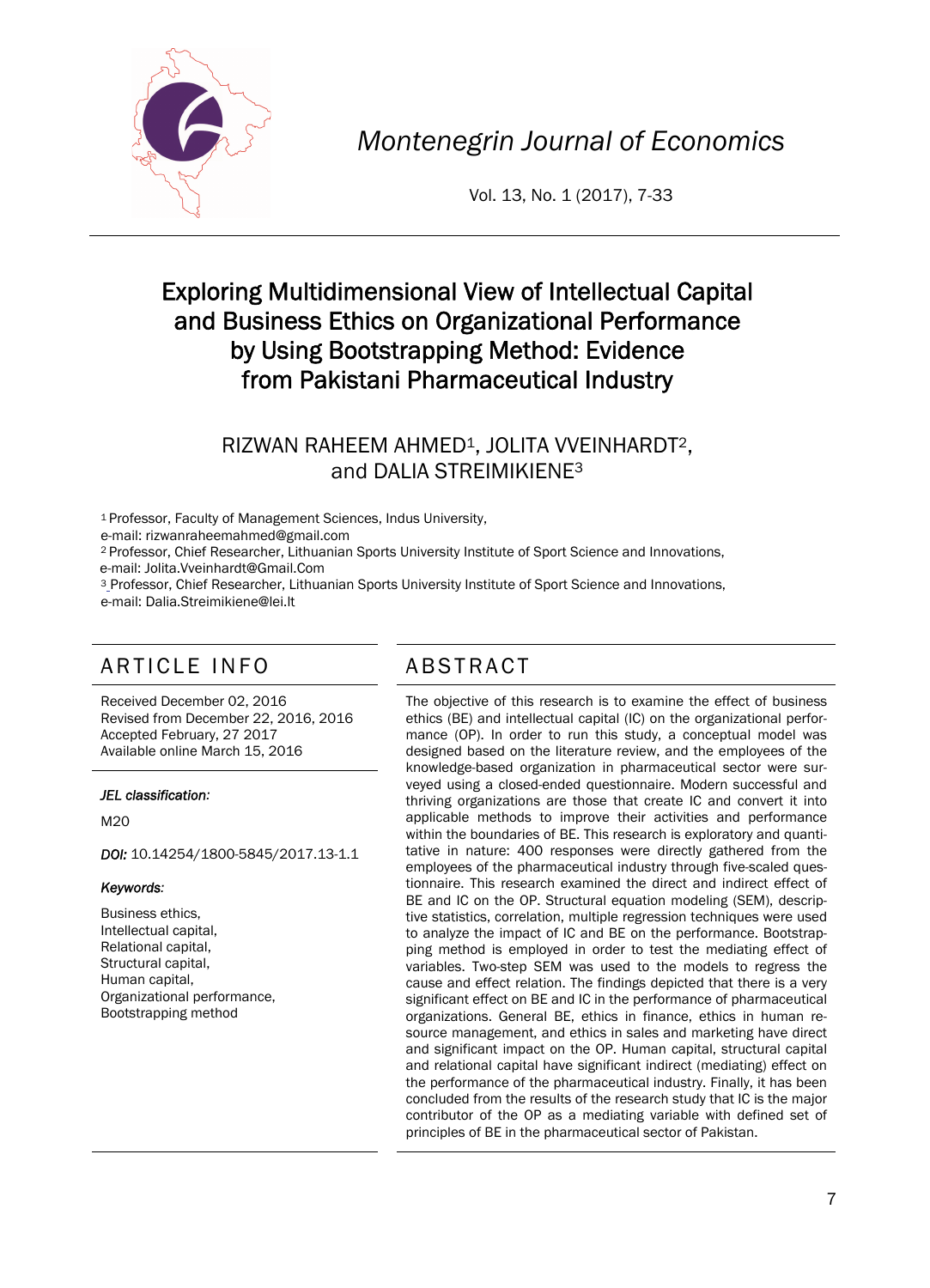## INTRODUCTION

Relevance and novelty of the research. The modern economy is changing rapidly; revolution in information technology is the major cause for this dynamic transformation of change in the world economy. Now, the knowledge-based economies are flourishing and dominating in the world (Shabaninejad et al., 2014; Vveinhardt, Andriukaitiene, 2015). In knowledge-based economies, two factors have much contribution, i.e., 1) knowledge and 2) intellectual capital (IC). These two factors are known as critically important factors for any organization, and they mark these factors as key resources or gaining competitive advantage in a cutthroat competitive era today (Nerdrum and Erikson, 2001; Ordóñez de Pablos, 2004a; Sueldo, Streimikiene, 2016). According to Finn and Torgeir (2008), it has been revealed that intellectual-based events are the main cause of any organization's success. Mehralian et al. (2012) designated the importance of knowledge as well and equated it with land, workforce, or financial capital, but affirmed it as the most imperative resource of any organization.

According to Feleaga et al. (2013), the concept of "intellectual capital" was introduced in the context of academic research conducted at the beginning of the 1990s on North American and Scandinavian companies (Dow Chemical, Canadian Imperial Bank of Commerce, and Skandia). Recently, very different definitions of IC can be found, but its essential characteristic is that IC is an intangible asset covering everything related to knowledge. In the case of organizations, often, the occurrence of IC does not only generate additional income but also promote introduction of unique, original, and innovative products or services into the market (Vveinhardt and Žilaitytė, 2014). In fact, the knowledge-based and learning organizations consider IC as value creating factor, which contributes immensely to the organization's future success (Nerdrum and Erikson, 2001; Ordóñez de Pablos, 2005). Several researches have demonstrated that knowledge serves as a catalyst for accumulative business performance with traditional resources such as land, money, labor, machinery, etc. (Tsang, 2009; Tsui et al., 2014; Draskovic, Bauk , Dzankic, 2016). Nowadays, the knowledge-based economies, the importance and efficiency of IC has become the vital element, and it plays even much greater role compared to the financial capital in order to enhance the profitability and performance of any organization (Bontis et al., 2000; Ordóñez de Pablos, 2004b; Mehralian et al., 2014). Researchers that are examining the IC note that knowledge has a direct influence on the cognitive skills of individuals and enables them to work more efficiently and productively (Schultz, 1959; Mincer, 1974; Vveinhardt and Žilaitytė, 2014). Moreover, the higher is the level of education that an individual has acquired, the more likely he or she is to develop individual business or achieve unique results in the organization (Shane, 2003).

The intellectual resources are recognized, gathered, used, and influenced to make value for the organizations (Sharabati et al., 2010). Intellectual resources included the unseen resources of organizations that can be benefited in terms of value to stakeholders (Ahmadi et al., 2011; Carrington and Tayles, 2011; Wahid et al., 2011). IC is an exceptional, priceless, and hard-to-copy asset of an organization. It generates in the organizations and comprises knowledge and skill, decision-making procedures and applications, and information systems (Ahmadi et al., 2012). All the abilities, knowledge, learning, practices, analytical capabilities and intelligence/intellect presented by a firm as a whole are included in the elements of IC (human capital (HC), structural capital (SC) and relational capital (RC)) (Chang and Lee, 2012; Wang, 2012). Since the rapid changes took place in technologies because of knowledge-based economies, human work, behavior, and lifestyle have changed dramatically as well as technological changes. Hence, in this situation, the ethical issues have arisen, and the issues in information technology and business ethics gained the central role and turned into the interdisciplinary subjects within the applied ethics phenomenon. Essentially, the information technology ethics offered answers to the questions, which are relevant to the individual's actions and responsibility when working in the area of information technology.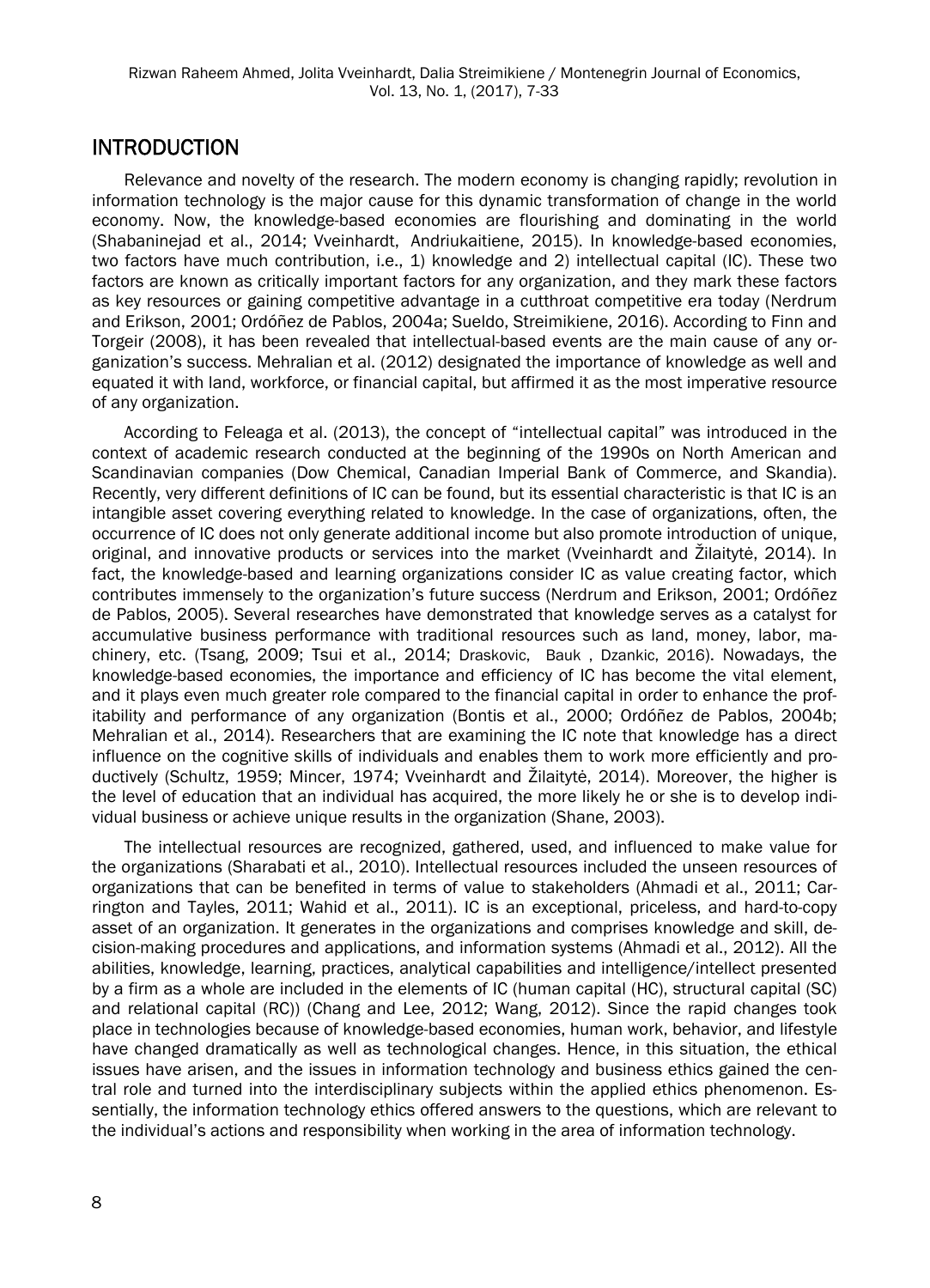The fundamental objective of business ethics is to enhance the quality of ethics in business organizations as well as to improve the ethical quality of decision-making, which directly contributes to the organization's performance (OP) (Singer and Singer, 1997; Valentine and Barnett, 2007). Furthermore, IC and OP are the issues that need a holistic and broad attitude to the factors, such as human resource and ethics related to human resource (Bontis et al., 2011). According to Mehralian et al. (2013), the quality of OP can be enhanced many folds by applying the true spirit of ethical guideline of human resources and proper and justified utilization of IC. Numerous researches have focused ethical issues and their relations on the OP. Conclusions of these researches emphasized the importance of business ethics (BE) for the OP and well-being in longterm (Bartels et al., 1998; Weeks et al., 2004; Berrone et al., 2007).

Relevance and objective of the research. There is a dearth of literary evidences with regard to the relationship between IC, BE, and OP. More specifically, the Pakistani pharmaceutical industry is far behind; therefore, this empirical attempt is one of the pioneer studies that examines these variables. The purpose of this study is to explore the relationships among BE, IC, and OP in the pharmaceutical industry. The remainder of the research paper is organized as follows: Section 2 presents empirical review and, on the basis of that previous literature, theoretical framework of this research that has been evolved. Section 3 presents methodology and findings of the results, and section 4 presents discussion, conclusions, and recommendations.

## 2. EMPIRICAL AND THEORETICAL FRAMEWORKS

Intellectual capital. Since the beginning of the 1990s, the theory of IC and research focusing on the identification and quantification of its components have attracted more attention as only a part of the organization's resources is tangible, while another more determining part is intangible (Kövesi et al., 2012). According to Stewart (1997), IC is the capability of an individual employee of an organization that consists of knowledge, information, experience, skills and an intellectual asset, which helps to generate wealth and competitive advantage. Some researchers describe the concept of capital in different kinds of capitals for organizations, such as financial, physical and intellectual capitals. Financial capital is known to be the net equity of any organization, whereas the physical capital is the ability to provide products or services by providing the capability of an organization. IC is the most important capital of any organization that is relevant to knowledge and science capacity of the organization (Marr and Schiuma, 2001; Akhavan et al., 2013).

Authors have distinguish several key indicators, by which the company developing IC is recognized: targeted, personal competencies-oriented system of knowledge transfer and sharing (Milner, 2003); encouragement of mutual independence of members of the organization by increasing the explicitness of tasks, encouragement of strategic thinking of individuals in the context of their existing competences (Whitley, 2000); highlighted the process of development of an individual (Rubinstein and Firstenberg, 1999); the development of subjective perception of the role of each member of the organization in seeking common organizational goals (Krampen et al., 2011); encouragement of members of the organization to emphasize their personal abilities, pursue unique results in the context of organizational goals enabling all their competences (Fry and Talja, 2007).

According to Bontis (2004), IC is volatile and indefinable, but when it is learned and capitalized, it accelerates the organization to compete in the working and competitive environment with full swing, power, and energy. According to Marr (2005), IC is a group of knowledge assets that provides the value addition in the aggressive competitive environment. Therefore, IC provides the added knowledge and power when competing with other organizations in an effective way. IC has a significant importance for organizations; hence, in this part of the study, different models of IC have been reviewed. According to White (2007), IC can be segregated into three units: 1) customer capital, 2) HC, and 3) SC. Kaufmann and Schneider (2004) categorize IC into three sections as well: 1) employee's competence, 2) internal structure, and 3) external structure. Chen et al. (2003) described four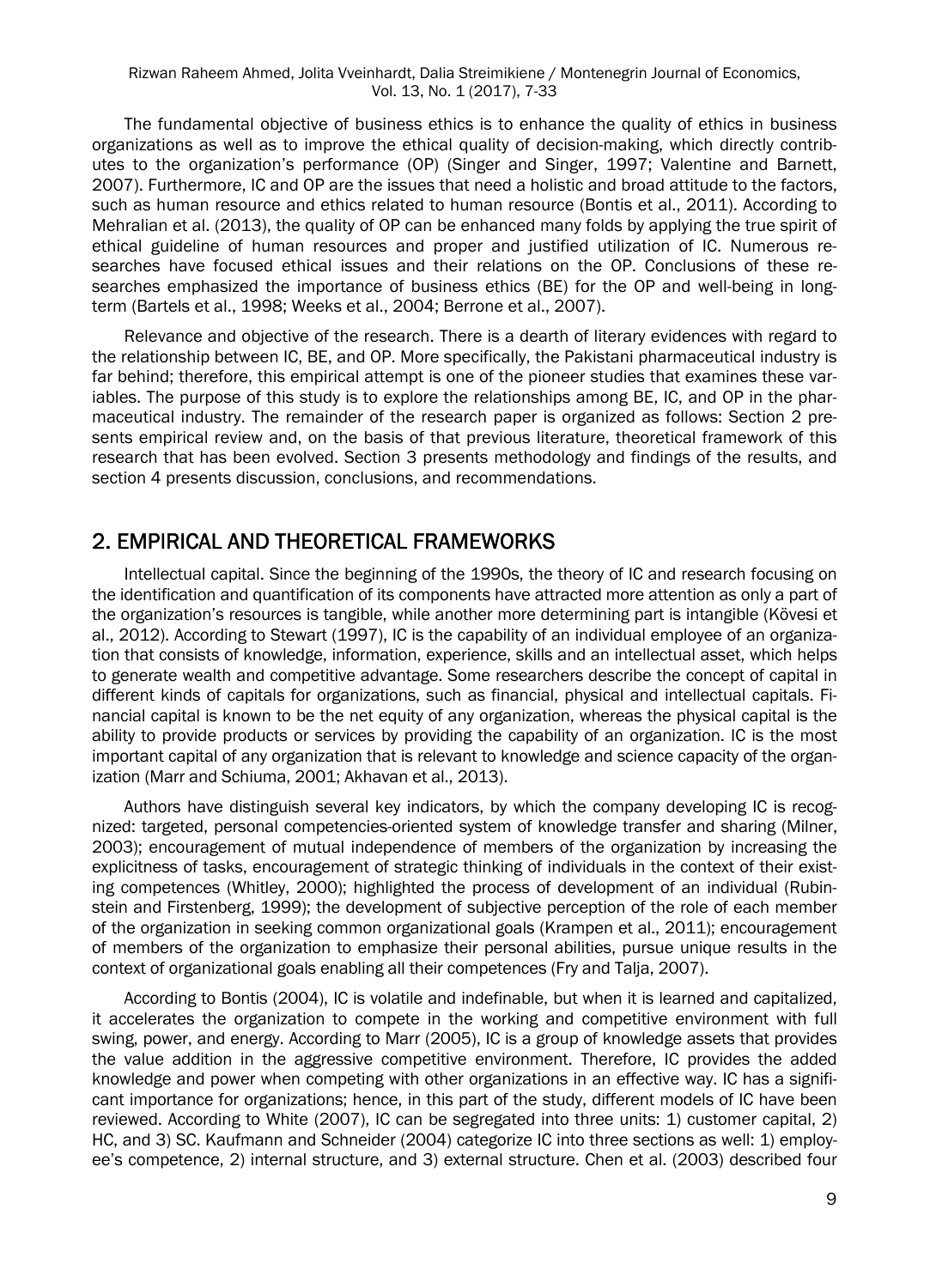categories of IC: 1) customer capital, 2) HC, 3) innovation capital, and 4) SC. However, researchers thought that these factors are not well-consolidated, unless all these elements are reinforced in a consistent and interrelated relationship. After thorough review of previous literature, there might be an agreement made on that IC can be divided in three-parts model: 1) HC, 2) SC, and 3) RC (Cabrita and Bontis, 2008; Martín-de-Castro et al., 2011; Mehralian et al., 2013). Therefore, in this research study, the same 3-D model has been incorporated in the IC. Explanations of these three dimensions are presented as follows.

Human capital is defined as the skills, knowledge, and experience pertaining to the individual employees of an organization that actually contributes to the overall well-being of an organization. HC is considered a valuable asset of any organization (Nerdrum and Erikson, 2001). According to Bontis (2001), HC can be described more specifically as a set of attributes that comprises experience, skills, knowledge, initiative, innovation, and capability to complete any chore of an organization. It is an important factor that any organization cannot own HC; employees cannot have definite possession of an organization, even though employees are known to be the assets and resources of a learning organization. The learning process is directly related to the acquisition of specific knowledge of business processes. In addition, systematic learning and good basics of knowledge increase the opportunities to link the available knowledge with potential opportunities (Cohen and Levinthal, 1990). The acquired education is one of the main factors, which acts as the engine of innovation activities, encourages the search for new opportunities in organizations and directly influences the improvement of the process of development of human resources in the organization (Shane and Venkataraman, 2000). This is an established fact that HC comprises employee skills, knowledge, experience, and other attributes, which help the organization to create revenue, organizational growth, and enhance organization's proficiency and efficiency in a contemporary competitive environment (Stewart, 1997; Youndt and Snell, 2004).

Structural capital could be described as any procedure, method, system, infrastructure, product and service delivery system that is belonging to an organization that can help and support the employees to perform their tasks and duties in learning organizations (Mehralian et al., 2013). It is an interesting fact that HC does not belong or is owned by an organization, but in contrast, everything belongs to the organizational patents, services systems, products, service documentations, knowledge centers, information technology and organizational learning capacities are the examples of SC of an organization, capital that is owned by the organization even when the employee departs the organization (Lopez, 2008). Actually, different laws of intellectual property rights and intellectual assets might guard the apparatuses of SC. Therefore, this is a constant and forever remained ability of an organization that can be possessed by an organization (Teece, 2000).

Customers are the second most important asset after the employees of any organization, thus, relational capital mainly belongs to the customers of the organization. Besides customers, vendors, suppliers, and scientific centers form significant part of the RC. According to Chen et al. (2003), customer capital is the most vital feature in the RC of any organization, because business activity is highly dependable on customer capital that generates the revenue and wealth of any organization. RC is partly involved in HC, because the relationship with customers, vendors, suppliers, and other stakeholders takes place with the current employees of an organization. Employees have distinguished interpersonal and knowledge-based hallmarks in their personalities, and those characteristics convert stakeholders into RC of the organization; hence, in this way, HC can be converted into RC (Choi, 2003; Mehralian et al., 2012). The relationship with customers and other stakeholders may be corporate image, customer loyalty and customer satisfaction, but all these relationships are managed by the employees. Thus, in this way, a portion of HC may transfer into RC (Roos et al., 1997).

Business ethics. The terminology of "business ethics" is used differently in various disciplines; however, it is considered mostly in applied ethics that is an alternative term for BE (Broni, 2010). Solomon (1991) examined and concluded that BE is a set of ethical principles to deal with ethical problems that arise in day-to-day business activities and make business environment conducive and acceptable for every stakeholder. BE is employed in every aspect of business manner (Baumhart,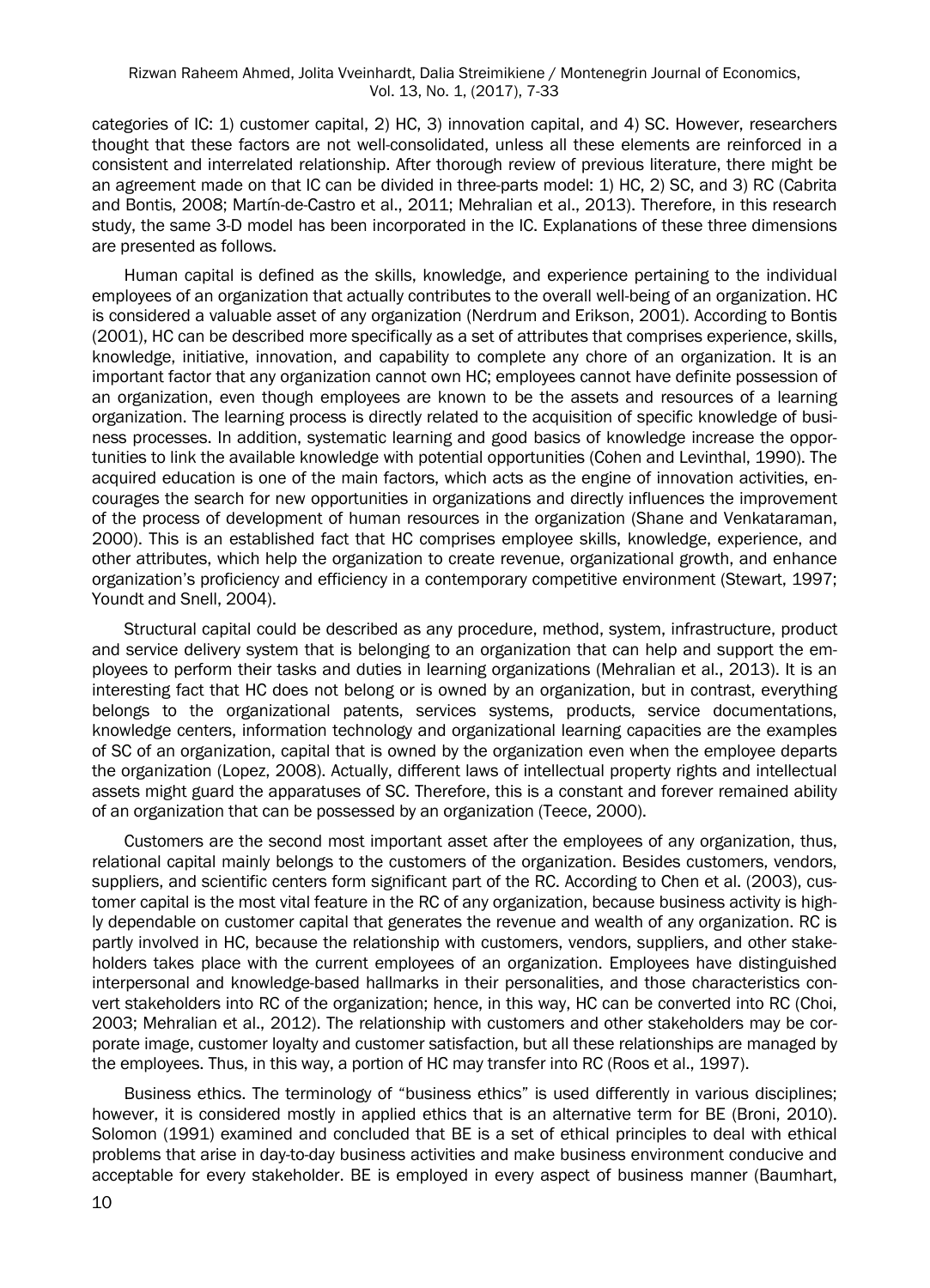1968; Singer, 1991; Ferell and Fraedrich, 1997), and it is pertinent to the behavior of specific employee and business organizations in entirety (Bernard, 1972; Donaldson, 1982). According to Preston (1997), applied ethics is filled with BE, which are dealt with in different aspects of business, like technical, legal, and medical aspects. BE are a set of principles that deals with core values of business (Jones et al., 2005). It is the conduct of an organization, how it reacts and deals in different situations appropriately (Badiou, 2001; Seglin, 2003). It is the fundamental philosophy of an organization how to deal with its customers and other stakeholders in a competitive environment (French, 1979; French, 1995). According to Collier and Esteban (2007) and Duska (1999), BE are the prohibitory actions of an organization in certain business conditions. In general, BE can be defined as a way of doing business in the world arena with a set code of conduct and core values (Velasquez, 1983; Kahneman et al., 1986; Maitland, 1994; Antoniou, 2008). Every business should be operated within the limits of defined ethical values of business (American Psychological Association, 1992, 1999, 2001).

BE is comprised of many ethical classification sub-fields, in which more prominent are general business ethics (GBE), ethics in finance (EF), ethics in human resource management (EHRM), ethics in sales and marketing (ESM), ethics in production, ethics of intellectual property and knowledge and skills, ethics in technology, international business ethics, etc. In this, four essential fields of BE, such as GBE, EHRM, EF, and ESM, have been considered because of their importance in the pharmaceutical sector (Ahmed and Saeed, 2012). However, other fields of BE are important as well, but these four are more relevant to the pharmaceutical industry in Pakistan.

General business ethics revolves around the general guidelines given by the code of conduct to operate any business. Moreover, it defines the basic principles and core values of an organization on how to deal with other organizations, customers, suppliers and other stakeholders in day-to-day matters (De George, 1987). Every company has an objective to maximize its wealth for shareholders; this is a fundamental purpose and existence of an organization (Heath, 2006). The maximization of profit is not illegal, but in this process, the organization should take care of the interests and the rights of other stakeholders as well (Marcoux, 2003). GBE is the most important component of any organization in the business world.

Ethics in finance. Finance is an essential part of social sciences that deals with inside and outside of the organization (Dobson, 1997). This discipline of social sciences as well deals and shares its values with sociology, economics, accounting, management and behavior sciences (Cetina and Preda, 2005). It is assumed that because of the technical nature, finance is free from ethical issues. EF is not given importance, because it is addressed as set rules and regulations. However, the issues in financing, debts, retained earnings, initial public offerings, dividend, equity, earning per share, and other related financial issues is really a matter of concern of business ethics (Boatright, 1999).

Ethics in human resource management. EHRM are very important; it deals with employeeemployer relationship in any organization (Sennett, 1998). Human resource management addresses the issues regarding the rights and duties of an employee. It further discusses the wage per hour and other fringe benefits of an employee (Dessler, 2000; Pinnington and Lafferty, 2003; Walsh, 2007). Other important issues: gender discrimination, race, religion, and age discrimination, female harassment, job security, and conducive working environment are discussed in EHRM as well (Tawney, 1926; Einarsen and Hoel, 1999). The safety hazards, laws regarding employment, disability during the job, and health related matters are addressed in human resource ethics (Brodsky, 1976; Budd et al., 1996). Other phenomena, adding destruction in employees' relationships, such as social ostracism in the workplace (Zimmerman et al., 2016; Mok and Cremer, 2016; Wu et al., 2016; Gkorezis and Bellou, 2016), mobbing (Escartin et al., 2013; Mulder et al., 2014; Baran Aksakal et al., 2015; Figueiredo-Ferraz et al., 2015; Giorgo et al., 2016) should be noted. Human resource ethics has a special role in their elimination.

Ethics in sales and marketing is the most important issue in BE; it is the core subset of BE. It belongs to the set principles of marketing that addresses the action of marketers in different conditions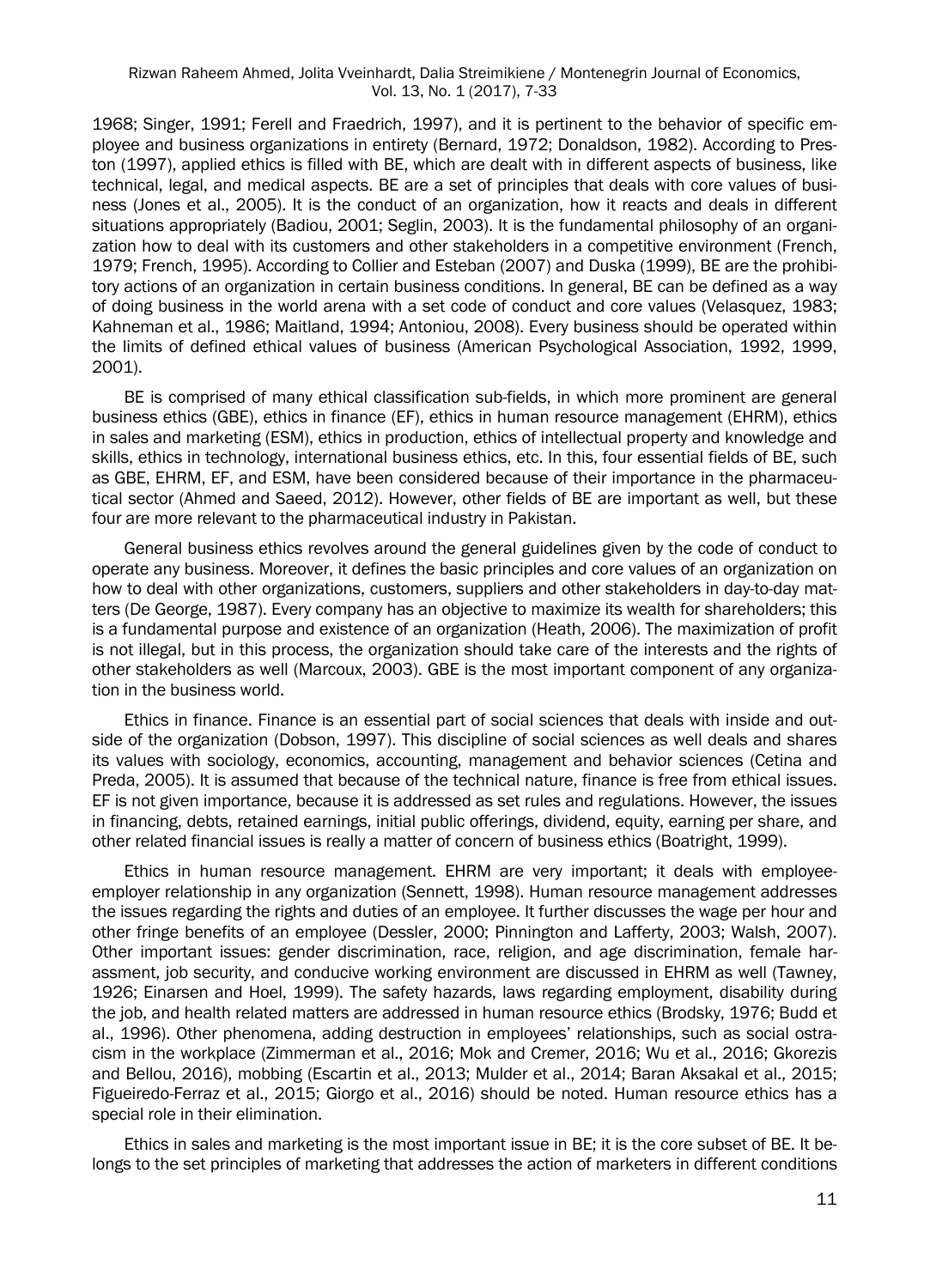#### Rizwan Raheem Ahmed, Jolita Vveinhardt, Dalia Streimikiene / Montenegrin Journal of Economics, Vol. 13, No. 1, (2017), 7-33

(Brenkert, 1999). Especially in the pharmaceutical industry, it has more importance when human lives are involved (Ahmed et al., 2016). Ethical issues in marketing and sales are still in early stages because it emerged in the late 1990s (Murphy, 2002). There are two dimensions of ESM: first belongs to its political philosophy (O'Neill, 1998), and the second deals with business transactions. ESM is important because it directly affects the customers and as well demonstrates the philosophy and core values of an organization (Murphy, 2002).

Organizational performance is the ultimate objective of any business entity; in the contemporary competitive environment, organizations thrive to achieve a completive and sustainable advantage to attain their tangible and intangible objectives (Mehralian et al., 2014). Financial objectives of an organization are the benchmarks for the OP, but it is something beyond that creates long-term sustainability and competitive advantage, which actually demonstrates the OP (Wu and Liu, 2010). Moreover, OP is adjudicated through non-financial criterions, including IC and corporate social responsibility as recommended by the American Institute of Certified Public Accounts in 1994 (Wu and Liu, 2010). Typical OP is based on return on investment, growth in profitability, revenue growth and financial growth (Parker, 2000). According to Harper et al. (1998), financial objectives are not the only criterion of performance, they added factor proportion, cost per unit, cost proportion, product mix, and input allocation. Kaplan and Norton (2004) provided five indices for the OP to form the basis to excel and compete with other organizations: 1) customers pools, 2) financial strength, 3) organizations internal process, 4) continuous learning, and 5) consistent growth. Hence, it is important to comprehend that financial intentions are not the only performance indicator of an organization; rather, other intangible assets are much more important than the financial goals.

Variables and Dimensions of Research. After systematic literature review, the following theoretical framework has been extracted. Subsequently, in this research, several variables, as independent/exogenous variables, mediating variables, and a dependent/endogenous variable have been used. Moreover, the broader segregation of these variables in the following dimensions is shown in Table 1.

| Independent Variables             | Dimensions/Parameters            |  |  |  |
|-----------------------------------|----------------------------------|--|--|--|
|                                   | <b>General Business Ethics</b>   |  |  |  |
| <b>Business Ethics</b>            | Human Resource Management Ethics |  |  |  |
|                                   | <b>Ethics in Finance</b>         |  |  |  |
|                                   | Ethics in Sales and Marketing    |  |  |  |
| <b>Dependent Variable</b>         | Dimensions/Parameters            |  |  |  |
| <b>Organizational Performance</b> |                                  |  |  |  |
| <b>Mediating Variable</b>         | <b>Dimensions/Parameters</b>     |  |  |  |
|                                   | Human Capital                    |  |  |  |
| Intellectual Capital              | <b>Structural Capital</b>        |  |  |  |
|                                   | <b>Relational Capital</b>        |  |  |  |

Table 1. Variables and dimensions

*Source*: Own results

The Research Model of the Study. Based on the above provided variables and their dimensions, the following theoretical recursive model has been developed and constructed for this study, which is shown in Figure 1.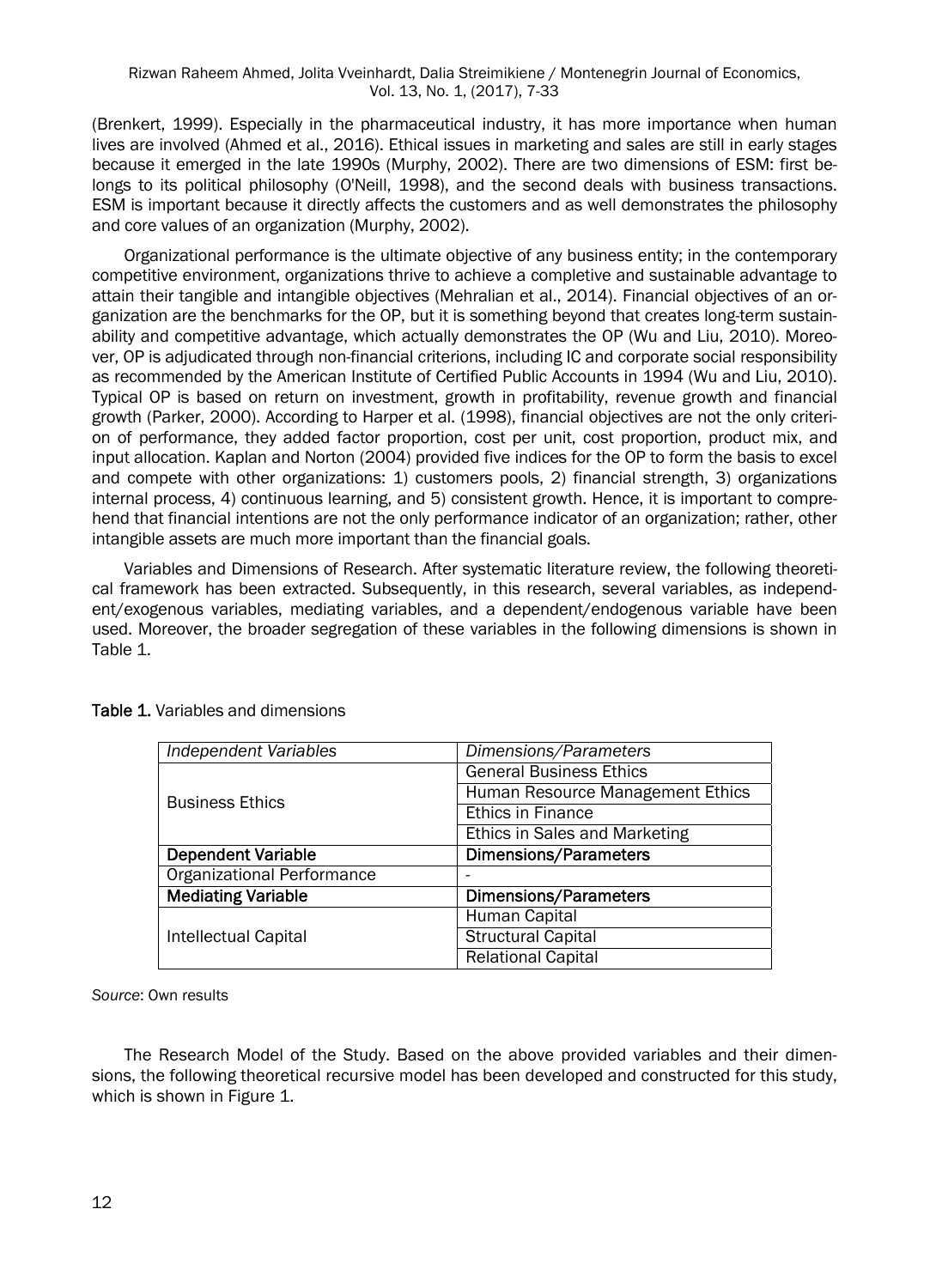Rizwan Raheem Ahmed, Jolita Vveinhardt, Dalia Streimikiene / Montenegrin Journal of Economics, Vol. 13, No. 1 (2017), 7-33

Figure 1. Research model of the study



#### *Source*: Own results

*Hypotheses of the Research.* On the basis of literature review and empirical and theoretical framework, the following hypotheses have been developed:

#### *Direct effect of variables*

*H1: BE have a significant impact on the OP. H2: GBE have a positive and significant impact on the OP. H3: EHRM have a significant impact on the OP. H4: EF have a positive and significant impact on the OP. H5: ESM have a significant impact on the OP. H6: IC has a significant impact on the OP.* 

#### *Indirect effect of variables*

*H6A: HC in the pharmaceutical industry mediates the relationship between GBE and OP. H6B: HC in the pharmaceutical industry mediates the relationship between EHRM and OP. H6C: HC in the pharmaceutical industry mediates the relationship between EF and OP. H6D: HC in the pharmaceutical industry mediates the relationship between ESM and OP. H7A: ST in the pharmaceutical industry mediates the relationship between GBE and OP. H7B: ST in the pharmaceutical industry mediates the relationship between EHRM and OP. H7C: ST in the pharmaceutical industry mediates the relationship between EF and OP. H7D: ST in the pharmaceutical industry mediates the relationship between ESM and OP. H8A: RC in the pharmaceutical industry mediates the relationship between GBE and OP. H8B: RC in the pharmaceutical industry mediates the relationship between EHRM and OP. H8C: RC in the pharmaceutical industry mediates the relationship between EF and OP. H8D: RC in the pharmaceutical industry mediates the relationship between ESM and OP.* 

## 3. Empirical results and findings

Structural equation modeling (SEM) was employed to examine the mediating effects of IC (HC, SC, and RC) on the relationship of the exogenous variable with endogenous variable (OP). The tests of this research were conducted through a statistical software package called SPSS and Analysis of Moment Structures (AMOS). Based on the Figure 2, the four exogenous variables of this research are GBE, EHRM, EF, and ESM in Pakistani pharmaceutical industry. These variables form the causal relationship with endogenous variable, i.e., OP in pharmaceutical industry, but note that IC is a cause and effect variable (Wei et al., 2010).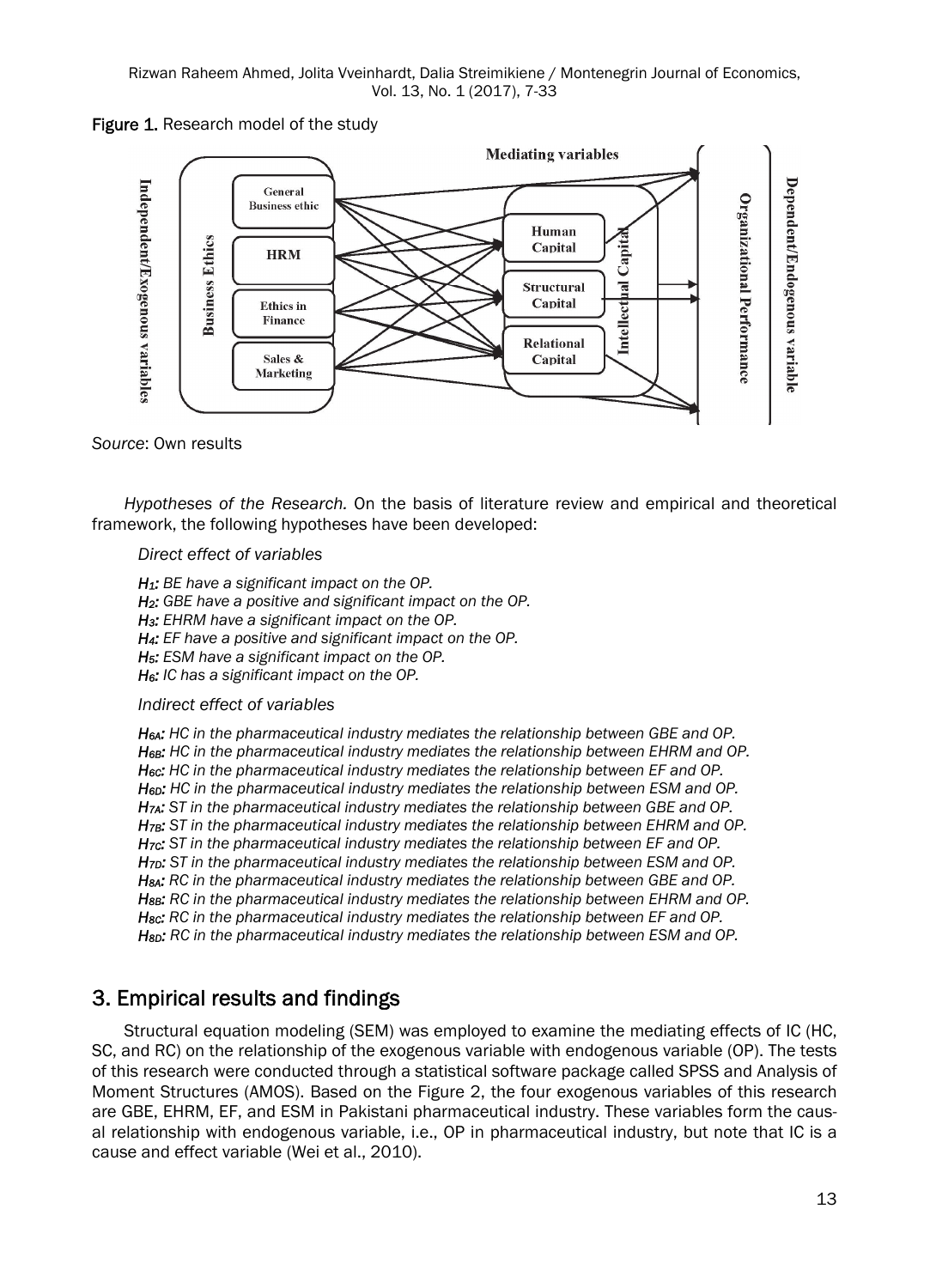Rizwan Raheem Ahmed, Jolita Vveinhardt, Dalia Streimikiene / Montenegrin Journal of Economics, Vol. 13, No. 1, (2017), 7-33

Figure 2. Research model of the study



*Source*: Own results

*Sample description.* Four hundred and twenty respondents of the pharmaceutical industry were approached; there were first line and middle managers in sales and marketing department, personnel from the human resource management, finance, supply chain, procurement, information technology and manufacturing, and *Quality control* departments. After careful scrutiny of received responses, 400 respondents were selected out of 420; twenty respondents were either non-responsive or sent incomplete questionnaires. The response rate was 95.24%: it is well above the minimum acceptable sample size for SEM (Anderson and Gerbing, 1988).

| Demographics          | <b>Items</b>            | No. of Respondents | Percentage |
|-----------------------|-------------------------|--------------------|------------|
| Gender                | Male                    | 235                | 58.75      |
|                       | Female                  | 165                | 41.25      |
|                       | Single                  | 185                | 46.25      |
| <b>Marital Status</b> | Married                 | 195                | 48.75      |
|                       | <b>Divorced</b>         | 20                 | 5.00       |
| Age                   | From 18 to 30 years     | 152                | 38.00      |
|                       | From 30 to 40 years     | 138                | 34.50      |
|                       | From 40 to 50 years     | 98                 | 24.50      |
|                       | From 50 to 60 years     | 12                 | 3.00       |
| Qualification         | High School             | 65                 | 16.25      |
|                       | Graduation              | 182                | 45.50      |
|                       | Post-Graduation         | $\overline{87}$    | 21.75      |
|                       | Professional degree     | 66                 | 16.50      |
| Experience            | From 1 to 5 years       | 129                | 32.25      |
|                       | From 5 to 10 years      | 138                | 34.50      |
|                       | From 10 to 15 years     | 73                 | 18.25      |
|                       | From 15 to 20 years     | 40                 | 10.00      |
|                       | More than 20 years      | 20                 | 5.00       |
| Income                | From 10 to 30 (PKRx000) | 139                | 34.75      |
|                       | From 30 to 50 (PKRx000) | 98                 | 24.50      |
|                       | From 50 to 70 (PKRx000) | 77                 | 19.25      |
|                       | From 70 to 90 (PKRx000) | 61                 | 15.25      |
|                       | More than 90 (PKRx000)  | 25                 | 6.25       |

Table 2. Sample description

*Source*: Own results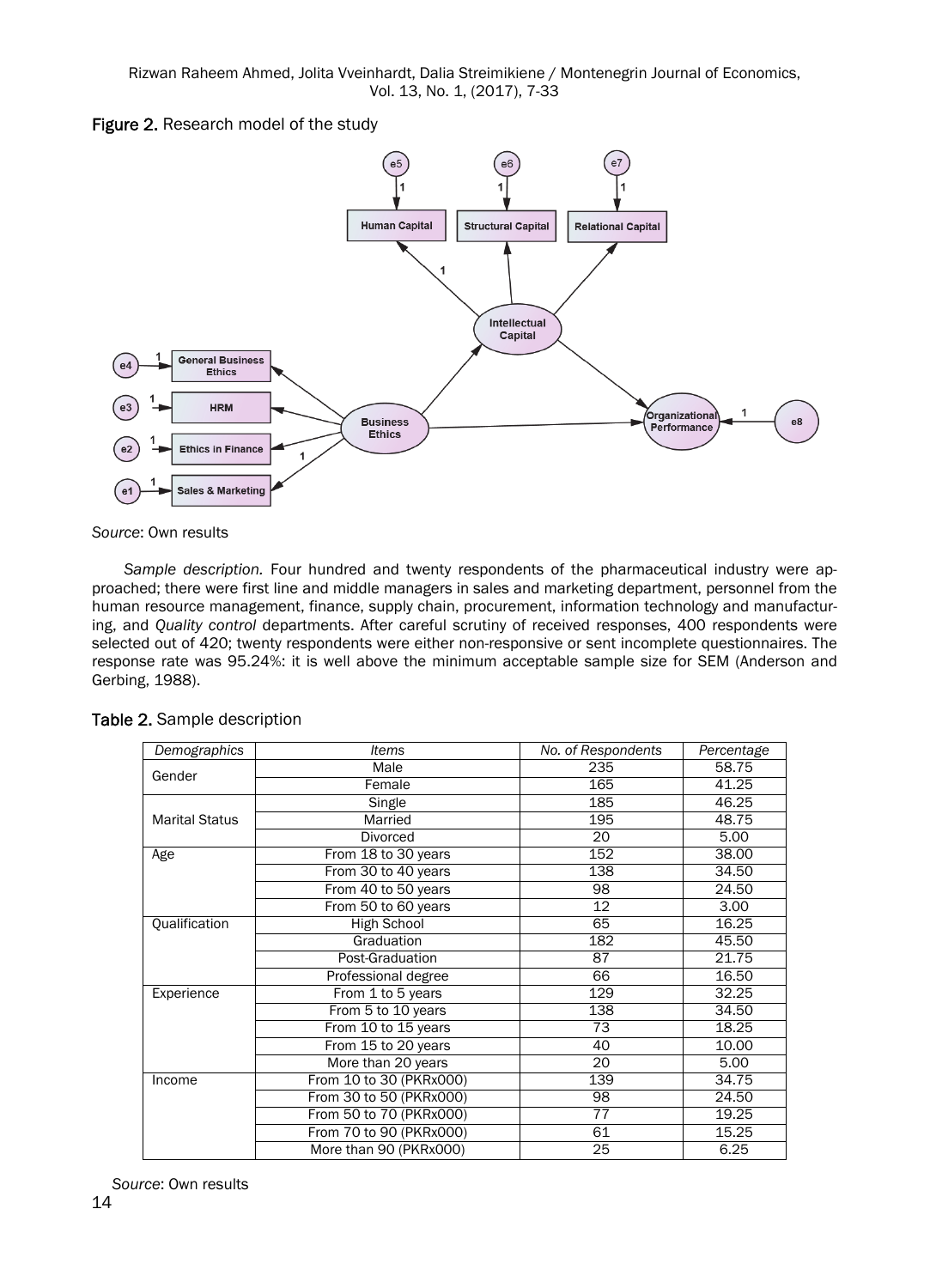#### Rizwan Raheem Ahmed, Jolita Vveinhardt, Dalia Streimikiene / Montenegrin Journal of Economics, Vol. 13, No. 1 (2017), 7-33

Table 2 provides the results of demographics of respondents: in terms of gender, 235 (58.75%) were male and 165 (41.25%) were female, and their age ranged from 18 to 60 years (M = 26.98, SD = 2.35). In terms of marital status, 185 (46.25%) were single, and 195 (48.75%) were married, and 20 (5%) were divorced. In terms of experience, 129 (32.25%) had 1-5 years, 138 (34.50%) had 5-10 years, 73 (18.25%) had 10-15 years, 40 (10%) respondents had 15-20 years, and 20 (5%) had more than 20 years of experience. In relation to qualification, 65 (16.25%) had education up to high school (HSC), 182 (45.50%) had a graduation degree, 87 (21.75%) had a post-graduation, and the rest 66 (16.50%) had a professional degree. As far as their income bracket is concerned, 139 (34.75%) were in 10-30K, 98 (24.50%) were in 30-50K, 77 (19.25%) were in 50-70K, 61 (15.25%) were in 70-90K, and the rest 25 (6.25%) were in the bracket of more than 90K.

| Construct                     | Operational Variable (Item in the Questionnaire)                                                                  | Factor<br>Loading | Cronbach's<br>Alpha | Composite<br>Reliability | AVE   |
|-------------------------------|-------------------------------------------------------------------------------------------------------------------|-------------------|---------------------|--------------------------|-------|
|                               | Business ethics have a significant impact on the organ-<br>izational performance                                  | 0.802             |                     |                          |       |
|                               | General business ethics have a significant impact on<br>the organizational performance                            | 0.835             |                     |                          |       |
| <b>Business</b><br>ethics     | Ethics in human resource management have a signifi-<br>cant impact on the organizational performance              | 0.799             | 0.821               | 0.812                    | 0.721 |
|                               | Ethics in finance have a significant impact on the<br>organizational performance                                  |                   |                     |                          |       |
|                               | Ethics in sales and marketing have a significant impact<br>on the organizational performance                      | 0.838             |                     |                          |       |
| Intellectu-<br>al capital     | Intellectual capital has a significant impact on the<br>organizational performance                                | 0.785             | 0.798               | 0.795                    | 0.699 |
| Human<br>capital<br>and busi- | Human capital in the pharmaceutical industry mediates<br>the relationship between GBE and OP                      | 0.817             |                     | 0.785                    | 0.711 |
|                               | Human capital in the pharmaceutical industry mediates<br>the relationship between ethics in HRM and OP            | 0.778             | 0.811               |                          |       |
| ness<br>ethics                | Human capital in the pharmaceutical industry mediates<br>the relationship between ethics in finance and OP        | 0.815             |                     |                          |       |
|                               | Human capital in the pharmaceutical industry mediates<br>the relationship between ethics in S and M and OP        | 0.881             |                     |                          |       |
| Structural                    | Structural capital in the pharmaceutical industry medi-<br>ates the relationship between GBE and OP               | 0.765             |                     |                          |       |
| capital<br>and busi-          | Structural capital in the pharmaceutical industry medi-<br>ates the relationship between ethics in HRM and OP     | 0.800             | 0.802               | 0.751                    |       |
| ness<br>ethics                | Structural capital in the pharmaceutical industry medi-<br>ates the relationship between ethics in finance and OP | 0.799             |                     |                          | 0.679 |
|                               | Structural capital in the pharmaceutical industry medi-<br>ates the relationship between S and M and OP           | 0.872             |                     |                          |       |
| Relational<br>capital         | Relational capital in the pharmaceutical industry medi-<br>ates the relationship between GBE and OP               | 0.766             |                     |                          |       |
| and busi-<br>ness             | Relational capital in the pharmaceutical industry medi-<br>ates the relationship between ethics in HRM and OP     | 0.892             |                     |                          |       |
| ethics                        | Relational capital in the pharmaceutical industry medi-<br>ates the relationship between ethics in finance and OP | 0.814             | 0.846               | 0.789                    | 0.713 |
|                               | Relational capital in the pharmaceutical industry medi-<br>ates the relationship between S and M and OP           | 0.876             |                     |                          |       |

#### Table 3. Factor loading and reliability of initial constructs

#### *Source*: Own results

Notes. AVE = average variance extracted; GBE = general business ethics; HRM = human resource management; OP = organizational performance; S and M = sales and marketing.

*Validities and reliabilities of the constructs.* Hsieh and Hiang (2004) and Shammout (2007) described the limits of convergent validity and stated that all the loading factors should be greater than 0.40, and the goodness of fit indices should be within the suggested limits as well. The results of this study reveal that all the indicator variables are > 0.40; therefore, it fulfills the required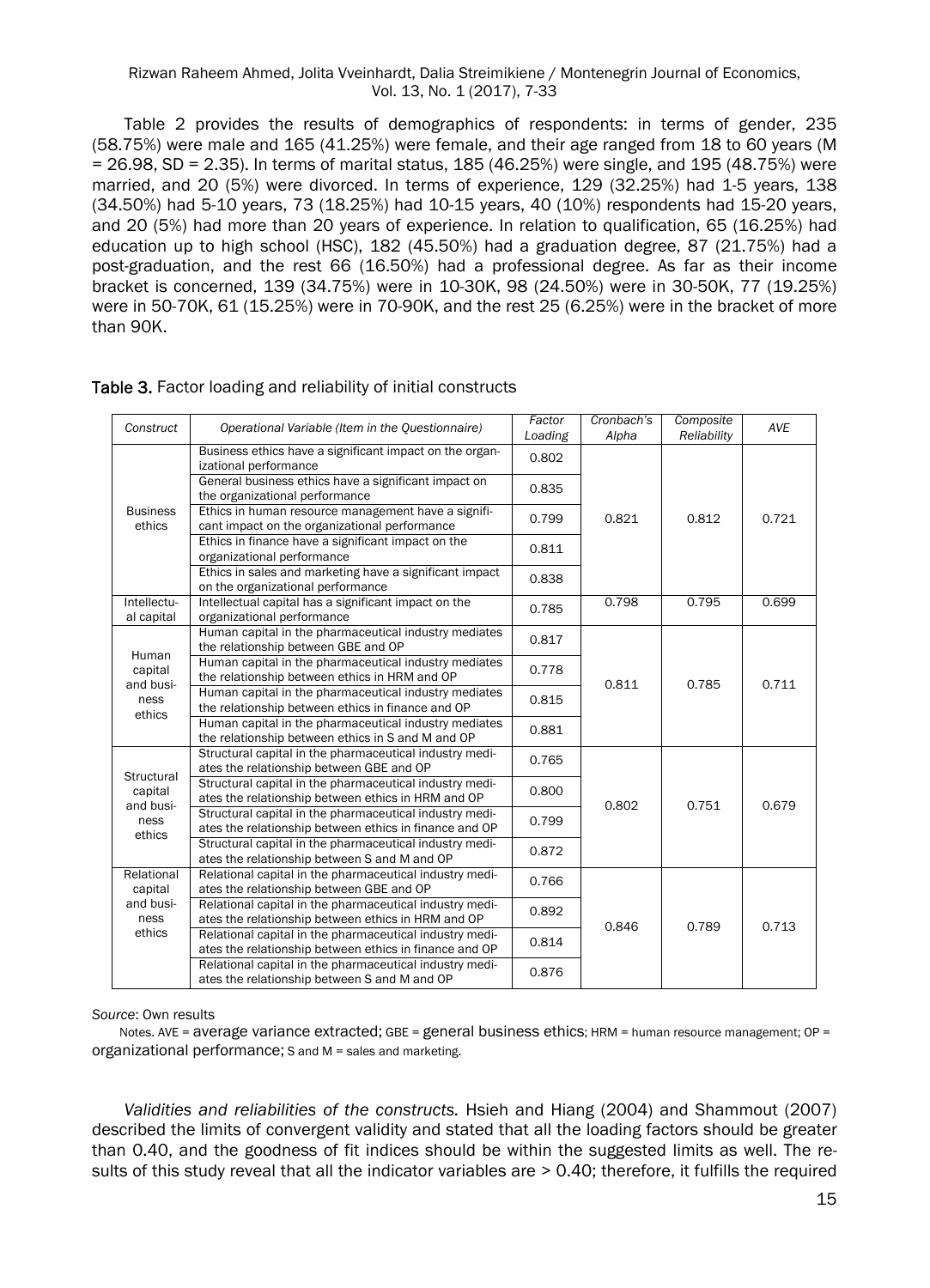criterion. The criteria for resultant reliabilities in combination should be very good ( $\alpha \ge 0.90$ ), good  $(\alpha \ge 0.80)$ , and acceptable  $(\alpha \ge 0.70)$ , which is described by Cronbach (1951) and Leech et al. (2005), and in this study, almost all the Cronbach's reliabilities and composite reliabilities are  $\alpha \geq 1$ 0.75. The average variance extracted (AVE) should be greater than 0.5 (Leech et al., 2005). The results from Table 3 show that the square root of AVE of each construct is larger than the construct's correlations with other constructs, which indicates good convergent and discriminant validity as well.

*Descriptive statistics of initial constructs.* There should be a pattern of normality of data, which is the prerequisite for employing SEM and multiple regression analysis. In this study, the normality of data for all 400 respondents was tested as well as the results of skewness and kurtosis within the recommended limits of  $\pm$  1.5 and standardized Z-score within the recommended limits of  $\pm$  3.5 (Huang et al., 2004). The results shown in Table 4 represent the results of standard deviation and variance, which further validate the normality pattern of the data (Byrne, 2001; Hair et al., 2010).

*Discriminant validity.* The results in Table 4 show that the factor loadings of all the variables are greater than 0.40; therefore, it fulfills the requirement of convergent validity (Hsieh and Hiang, 2004; Shammout, 2007). For the requirement of discriminant validity, the correlation of each pair should be less than 0.85 (Kline et al., 2000; Shammout, 2007).

| Con-<br>struct          | Operational Variable (Item in the Questionnaire)                                                                | Mean | St.<br>Dev. | Skew-<br>ness | Kurto-<br>sis | Vari-<br>ance |
|-------------------------|-----------------------------------------------------------------------------------------------------------------|------|-------------|---------------|---------------|---------------|
|                         | Business ethics have a significant impact on the organiza-<br>tional performance                                | 3.78 | 0.77        | $-0.44$       | 0.62          | 0.592         |
| Busi-                   | General business ethics have a significant impact on the<br>organizational performance                          | 3.55 | 0.81        | $-0.51$       | 0.72          | 0.656         |
| ness<br>ethics          | Ethics in human resource management have a significant<br>impact on the organizational performance              | 3.98 | 0.87        | $-0.49$       | 0.59          | 0.757         |
|                         | Ethics in finance have a significant impact on the organiza-<br>tional performance                              | 3.77 | 0.88        | $-0.59$       | 0.52          | 0.774         |
|                         | Ethics in sales and marketing have a significant impact on<br>the organizational performance                    | 3.56 | 0.84        | $-0.71$       | 0.53          | 0.706         |
| Intellectual<br>capital | Intellectual capital has a significant impact on the organiza-<br>tional performance                            | 3.66 | 0.91        | $-0.61$       | 0.71          | 0.829         |
| Human                   | Human capital in the pharmaceutical industry mediates the<br>relationship between GBE and OP                    | 3.71 | 0.88        | $-0.56$       | 0.75          | 0.774         |
| capital<br>and          | Human capital in the pharmaceutical industry mediates the<br>relationship between ethics in HRM and OP          | 3.98 | 0.93        | $-0.49$       | 0.68          | 0.865         |
| busi-<br>ness           | Human capital in the pharmaceutical industry mediates the<br>relationship between ethics in finance and OP      | 3.56 | 0.95        | $-0.59$       | 0.77          | 0.903         |
| ethics                  | Human capital in the pharmaceutical industry mediates the<br>relationship between ethics in S and M and OP      | 3.57 | 0.91        | $-0.76$       | 0.39          | 0.828         |
| Struc-<br>tural         | Structural capital in the pharmaceutical industry mediates the<br>relationship between GBE and OP               | 3.58 | 0.89        | $-0.66$       | 0.63          | 0.792         |
| capital<br>and          | Structural capital in the pharmaceutical industry mediates the<br>relationship between ethics in HRM and OP     | 3.88 | 0.83        | $-0.71$       | 0.55          | 0.689         |
| busi-<br>ness           | Structural capital in the pharmaceutical industry mediates the<br>relationship between ethics in finance and OP | 3.98 | 0.92        | $-0.56$       | 0.43          | 0.846         |
| ethics                  | Structural capital in the pharmaceutical industry mediates the<br>relationship between S and M and OP           | 3.39 | 0.78        | $-0.66$       | 0.38          | 0.608         |
| Rela-<br>tional         | Relational capital in the pharmaceutical industry mediates<br>the relationship between GBE and OP               | 3.89 | 0.85        | $-0.81$       | 0.37          | 0.723         |
| capital<br>and          | Relational capital in the pharmaceutical industry mediates<br>the relationship between ethics in HRM and OP     | 3.99 | 0.96        | $-0.55$       | 0.58          | 0.922         |
| busi-<br>ness           | Relational capital in the pharmaceutical industry mediates<br>the relationship between ethics in finance and OP | 3.54 | 0.87        | $-0.49$       | 0.57          | 0.757         |
| ethics                  | Relational capital in the pharmaceutical industry mediates<br>the relationship between ethics in SM and OP      | 3.44 | 0.71        | $-0.53$       | 0.44          | 0.504         |

Table 4. Descriptive statistics of initial constructs

#### *Source*: Own results

Notes. GBE = general business ethics; HRM = human resource management; OP = organizational performance; SM = sales and marketing.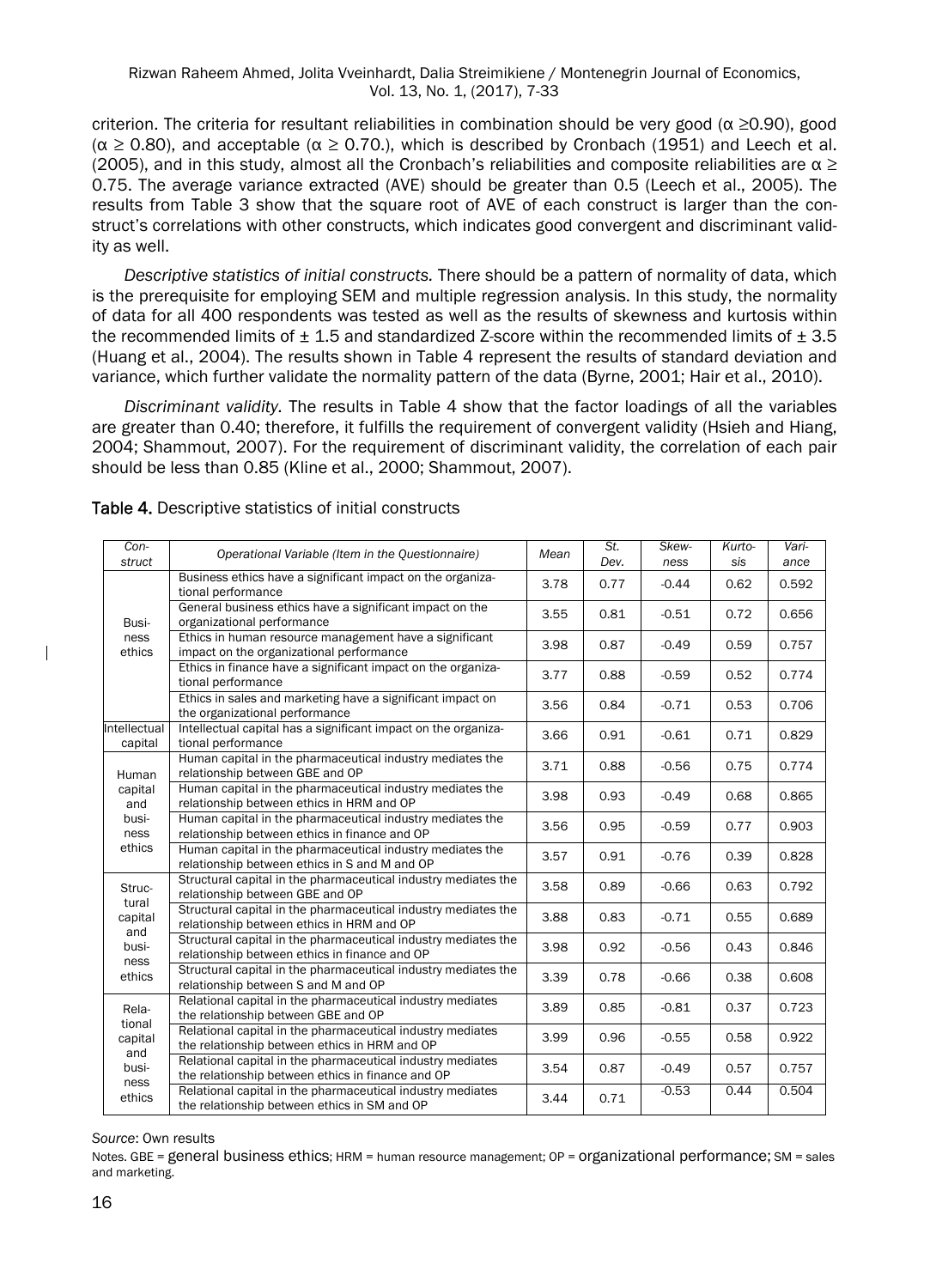#### Rizwan Raheem Ahmed, Jolita Vveinhardt, Dalia Streimikiene / Montenegrin Journal of Economics, Vol. 13, No. 1 (2017), 7-33

The results in Table 5 show that each pair of variables has a correlation that is less than 0.85; therefore, the data satisfies the prerequisite of discriminant validity as well.

|             | $\overline{IC}$ _T | $BE$ <sub>T</sub> | GBE T | EHRM | EF T | ESM T | $\overline{HC}$ <sub>T</sub> | $\overline{SC}$ <sub>T</sub> | $\overline{RC\_T}$ |
|-------------|--------------------|-------------------|-------|------|------|-------|------------------------------|------------------------------|--------------------|
| IС          | 1.00               |                   |       |      |      |       |                              |                              |                    |
| BE          | 0.58               | 1.00              |       |      |      |       |                              |                              |                    |
| <b>GBE</b>  | 0.56               | 0.52              | 1.00  |      |      |       |                              |                              |                    |
| <b>EHRM</b> | 0.60               | 0.55              | 0.55  | 1.00 |      |       |                              |                              |                    |
| EF.         | 0.59               | 0.58              | 0.64  | 0.62 | 1.00 |       |                              |                              |                    |
| <b>ESM</b>  | 0.54               | 0.61              | 0.63  | 0.53 | 0.72 | 1.00  |                              |                              |                    |
| HC          | 0.60               | 0.62              | 0.59  | 0.55 | 0.58 | 0.64  | 1.00                         |                              |                    |
| <b>SC</b>   | 0.61               | 0.55              | 0.52  | 0.64 | 0.60 | 0.58  | 0.52                         | 1.00                         |                    |
| RC          | 0.53               | 0.52              | 0.65  | 0.62 | 0.57 | 0.70  | 0.58                         | 0.63                         | 1.00               |

#### Table 5. Discriminant validity

#### *Source*: Own results

\*\* Correlation is significant at 0.01 level (i-tailed)

Notes. BE = business ethics; EF = ethics in finance; EHRM = ethics in human resource management; ESM = ethics in sales and marketing; GBE = general business ethics; HC = human capital; IC = intellectual capital; RC = relational capital; SC = structural capital;

*Fit measures.* There are more than twenty (20) fit indices with no consent, which would account for the evaluation of the hypothesized model (Meyers et al., 2006). All these measures are classified into four categories (Arbuckle and Wothke, 1999; Byrne, 2001; Meyers et al., 2006). The undertaken study has considered three indices of absolute fit, three relative fit indices, three noncentrality-base indices, and three parsimonious fit indices. The detailed criteria are mentioned in Table 6 for all the four indices that are used in this research study.

Table 6. Fit Indices reported in this study

| Construct |       | Absolute Fit Indices |          | <b>Relative Fit Indices</b> |      | Noncentrality-Based<br>Indices |      | Parsimonious Fit<br>Indices |      |              |      |            |             |      |
|-----------|-------|----------------------|----------|-----------------------------|------|--------------------------------|------|-----------------------------|------|--------------|------|------------|-------------|------|
|           | $x^2$ | Df                   | $x^2$ df | Probability                 | GFI  | NFI                            | IFI  | TLi                         | СF   | <b>RMSEA</b> | RNI  | <b>PCF</b> | <b>PNFI</b> | PGFI |
| Criteria  | LOW   | N/A                  | < 5.0    | < 0.05                      | 0.95 | 0.90                           | 0.95 | 0.95                        | 0.95 | < 0.05       | 0.95 | 0.75       | 0.75        | 0.75 |

#### *Source*: Own results

Notes. CFI = comparative fit index; df = degree of freedom; GFI = goodness of fit index; IFI = incremental fixed index; NFI = normed fixed index; PCFI = parsimony-adjusted fit index; PGFI = parsimony-adjusted goodness of fit; PNFI = parsimonyadjusted normed fit index; RMSEA = root mean square error of approximation; RNI = relative noncentrality index; TLI = Tucker-Lewis index;  $χ2 =$  chi square;  $χ2/df =$  relative chi square.

*Confirmatory factor analysis.* In confirmatory factor analysis, all the items and indicators are tested based on the previous theory, which is known as the measuring theory (Hair et al., 2010). The summary of results for the entire seven constructs or indicators are shown in Table 7.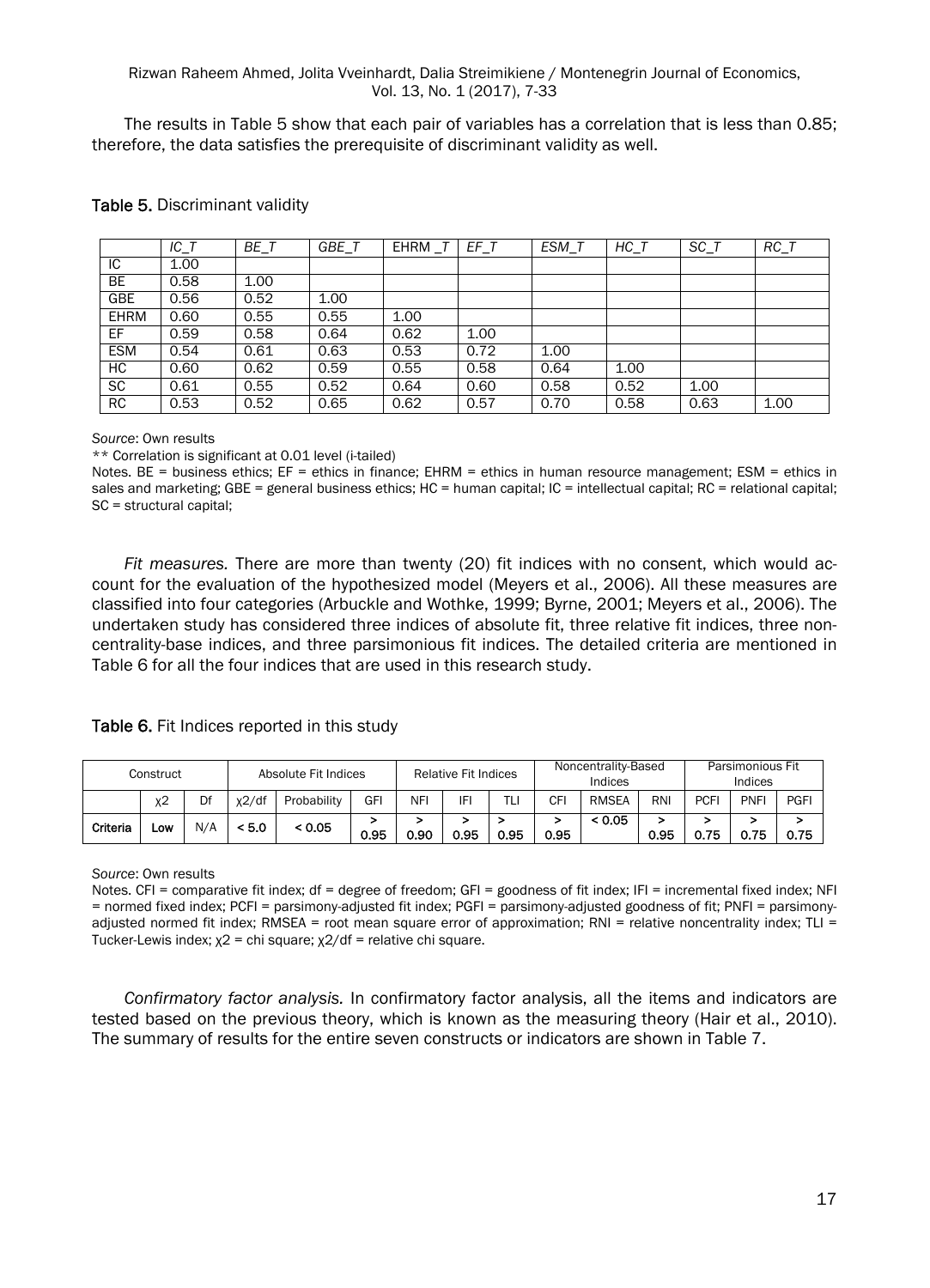### Table 7. Confirmatory factor analysis

| > 0.75<br>0.975<br>0.788<br>0.810<br>0.892<br>0.759<br>0.712<br>0.812<br>0.762<br>0.951<br>医<br>Parsimonious Fit Indices<br>> 0.75<br>0.766<br>0.865<br>0.622<br>0.788<br>0.821<br>0.782<br>0.801<br>0.760<br>0.751<br>FNFI<br>> 0.75<br>0.876<br>0.798<br>0.760<br>0.813<br>0.902<br>0.752<br>0.820<br>0.711<br>0.822<br>FCFI<br>> 0.95<br>0.859<br>0.975<br>0.968<br>0.952<br>0.958<br>0.952<br>0.962<br>0.961<br>0.982<br>롩<br>Noncentrality-Based Indices<br>0.05<br>RMSEA<br>0.016<br>0.048<br>0.033<br>0.044<br>0.065<br>0.059<br>0.038<br>0.028<br>0.021<br>> 0.95<br>0.901<br>0.988<br>0.996<br>0.960<br>0.991<br>0.992<br>0.967<br>0.991<br>0.957<br>5<br>> 0.95<br>0.956<br>0.952<br>0.964<br>0.993<br>0.789<br>0.968<br>0.972<br>0.961<br>0.967<br>긑<br>Relative Fit Indices<br>0.995<br>0.970<br>0.958<br>0.917<br>0.968<br>0.960<br>0.971<br>0.962<br>0.982<br>E<br>0.902<br>0.912<br>0.882<br>0.923<br>0.930<br>0.911<br>0.960<br>0.922<br>0.927<br>₹<br>> 0.95<br>0.779<br>0.968<br>0.952<br>0.968<br>0.955<br>0.962<br>0.972<br>0.967<br>0.971<br>5<br>Probability<br>0.05<br>0.026<br>0.038<br>0.039<br>0.055<br>0.039<br>0.027<br>0.047<br>0.032<br>0.051<br>Absolute Fit Indices<br>2.413<br>3.385<br>3.135<br>2.479<br>4.024<br>2.587<br>2.781<br>4.201<br>2.407<br>x2/df<br>≶<br>ă<br>N<br>Ñ<br>Ñ<br>Ν<br>Ñ<br>Μ<br>Ñ<br>$\mathbf{\mathbf{d}}$<br>ᅱ<br>4.028<br>4.978<br>6.750<br>4.979<br>4.216<br>5.023<br>5.982<br>4.011<br>6.211<br>Low<br>ă<br>Intellectual<br>Construct<br>Criteria<br>Gen. bus.<br>Business<br>Ethics in<br>Ethics in<br>Ethics in<br>Relation.<br>finance<br>Human<br>capital<br>capital<br>ethics<br>ethics<br>capital<br>capital<br>Struct.<br>HRM<br>≧<br>S |  |  |  |  |  |      |
|-------------------------------------------------------------------------------------------------------------------------------------------------------------------------------------------------------------------------------------------------------------------------------------------------------------------------------------------------------------------------------------------------------------------------------------------------------------------------------------------------------------------------------------------------------------------------------------------------------------------------------------------------------------------------------------------------------------------------------------------------------------------------------------------------------------------------------------------------------------------------------------------------------------------------------------------------------------------------------------------------------------------------------------------------------------------------------------------------------------------------------------------------------------------------------------------------------------------------------------------------------------------------------------------------------------------------------------------------------------------------------------------------------------------------------------------------------------------------------------------------------------------------------------------------------------------------------------------------------------------------------------------------------------------------------------------------------------|--|--|--|--|--|------|
|                                                                                                                                                                                                                                                                                                                                                                                                                                                                                                                                                                                                                                                                                                                                                                                                                                                                                                                                                                                                                                                                                                                                                                                                                                                                                                                                                                                                                                                                                                                                                                                                                                                                                                             |  |  |  |  |  |      |
|                                                                                                                                                                                                                                                                                                                                                                                                                                                                                                                                                                                                                                                                                                                                                                                                                                                                                                                                                                                                                                                                                                                                                                                                                                                                                                                                                                                                                                                                                                                                                                                                                                                                                                             |  |  |  |  |  |      |
|                                                                                                                                                                                                                                                                                                                                                                                                                                                                                                                                                                                                                                                                                                                                                                                                                                                                                                                                                                                                                                                                                                                                                                                                                                                                                                                                                                                                                                                                                                                                                                                                                                                                                                             |  |  |  |  |  |      |
|                                                                                                                                                                                                                                                                                                                                                                                                                                                                                                                                                                                                                                                                                                                                                                                                                                                                                                                                                                                                                                                                                                                                                                                                                                                                                                                                                                                                                                                                                                                                                                                                                                                                                                             |  |  |  |  |  |      |
|                                                                                                                                                                                                                                                                                                                                                                                                                                                                                                                                                                                                                                                                                                                                                                                                                                                                                                                                                                                                                                                                                                                                                                                                                                                                                                                                                                                                                                                                                                                                                                                                                                                                                                             |  |  |  |  |  |      |
|                                                                                                                                                                                                                                                                                                                                                                                                                                                                                                                                                                                                                                                                                                                                                                                                                                                                                                                                                                                                                                                                                                                                                                                                                                                                                                                                                                                                                                                                                                                                                                                                                                                                                                             |  |  |  |  |  |      |
|                                                                                                                                                                                                                                                                                                                                                                                                                                                                                                                                                                                                                                                                                                                                                                                                                                                                                                                                                                                                                                                                                                                                                                                                                                                                                                                                                                                                                                                                                                                                                                                                                                                                                                             |  |  |  |  |  |      |
|                                                                                                                                                                                                                                                                                                                                                                                                                                                                                                                                                                                                                                                                                                                                                                                                                                                                                                                                                                                                                                                                                                                                                                                                                                                                                                                                                                                                                                                                                                                                                                                                                                                                                                             |  |  |  |  |  | 0.95 |
|                                                                                                                                                                                                                                                                                                                                                                                                                                                                                                                                                                                                                                                                                                                                                                                                                                                                                                                                                                                                                                                                                                                                                                                                                                                                                                                                                                                                                                                                                                                                                                                                                                                                                                             |  |  |  |  |  | 0.90 |
|                                                                                                                                                                                                                                                                                                                                                                                                                                                                                                                                                                                                                                                                                                                                                                                                                                                                                                                                                                                                                                                                                                                                                                                                                                                                                                                                                                                                                                                                                                                                                                                                                                                                                                             |  |  |  |  |  |      |
|                                                                                                                                                                                                                                                                                                                                                                                                                                                                                                                                                                                                                                                                                                                                                                                                                                                                                                                                                                                                                                                                                                                                                                                                                                                                                                                                                                                                                                                                                                                                                                                                                                                                                                             |  |  |  |  |  |      |
|                                                                                                                                                                                                                                                                                                                                                                                                                                                                                                                                                                                                                                                                                                                                                                                                                                                                                                                                                                                                                                                                                                                                                                                                                                                                                                                                                                                                                                                                                                                                                                                                                                                                                                             |  |  |  |  |  | 5.0  |
|                                                                                                                                                                                                                                                                                                                                                                                                                                                                                                                                                                                                                                                                                                                                                                                                                                                                                                                                                                                                                                                                                                                                                                                                                                                                                                                                                                                                                                                                                                                                                                                                                                                                                                             |  |  |  |  |  |      |
|                                                                                                                                                                                                                                                                                                                                                                                                                                                                                                                                                                                                                                                                                                                                                                                                                                                                                                                                                                                                                                                                                                                                                                                                                                                                                                                                                                                                                                                                                                                                                                                                                                                                                                             |  |  |  |  |  |      |
|                                                                                                                                                                                                                                                                                                                                                                                                                                                                                                                                                                                                                                                                                                                                                                                                                                                                                                                                                                                                                                                                                                                                                                                                                                                                                                                                                                                                                                                                                                                                                                                                                                                                                                             |  |  |  |  |  |      |

*Source*: Own results

Notes. CFI = comparative fit index; df = degree of freedom; GFI = goodness of fit index; HRM = human resource management; IFI = incremental fixed index; NFI = normed fixed index; PCFI = parsimony-adjusted fit index; PGFI = parsimonyadjusted goodness of fit; PNFI = parsimony-adjusted normed fit index; RMSEA = root mean square error of approximation; RNI = relative noncentrality index; SM = sales and marketing; TLI = Tucker-Lewis index;  $χ2 =$  chi square;  $χ2/df =$ relative chi square.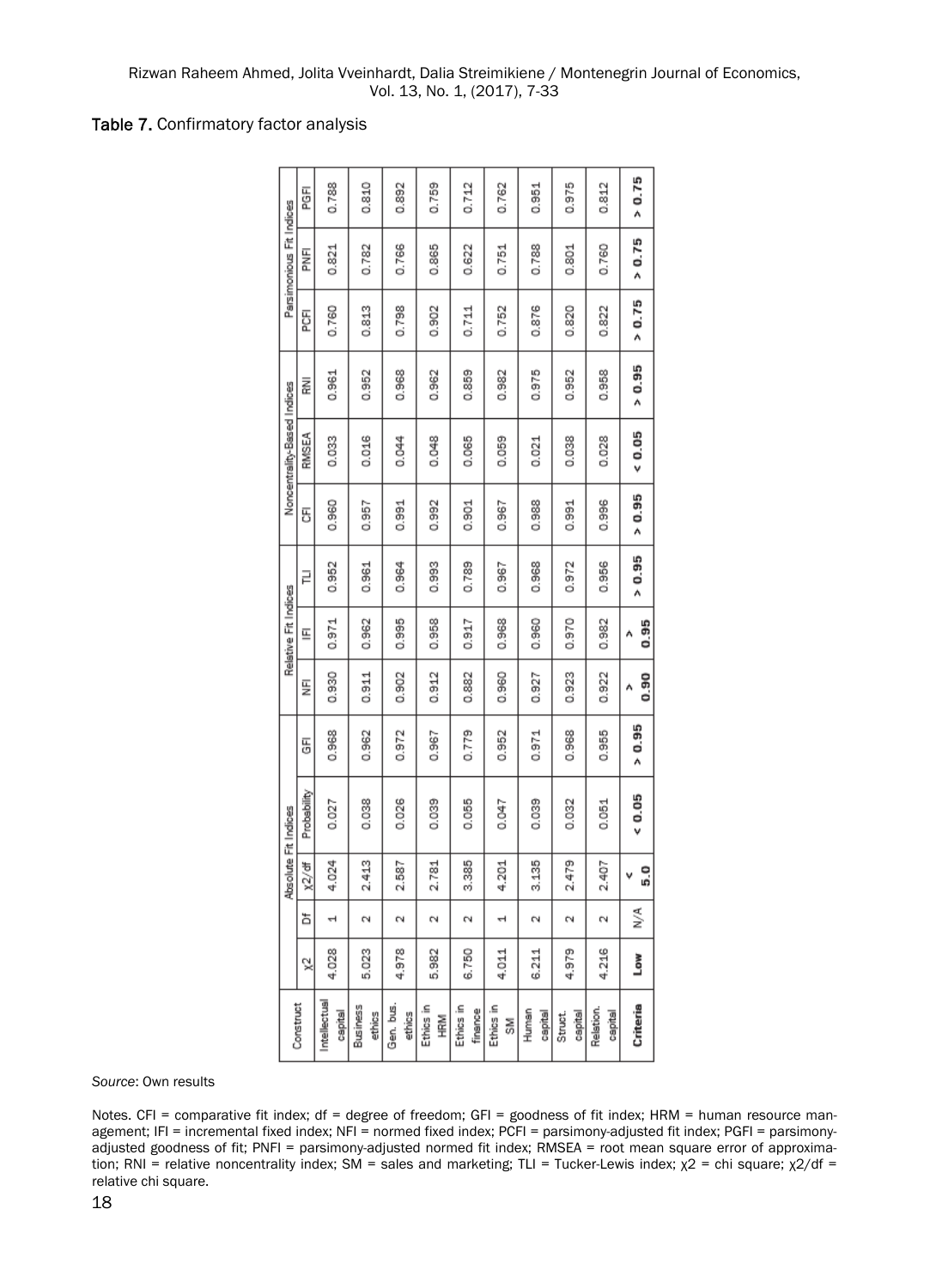Absolute fit index shows GFI > 0.95 for all the constructs, except for EF. Relative fit index shows NFI > 0.90 for all the constructs, except for EF; IFI > 0.95 for all the constructs, except for EF, and TLI > 0.95 for all the constructs, except for EF. Similarly, noncentrality-based indices show that CFI > 0.95 for the entire construct, except for the EF. RMSEA fit index indicates sampling error. Hooper et al. (2008) determined that RMSEA  $\leq$  0.05 value reveals approximately close model fitness, and the values between 0.05 and 0.10 indicate a rational error of approximation, RMSEA < 0.05 for all the constructs, except for EF and RC, and RNI > 0.95 for all the constructs, except for EF.

Finally, in parsimonious fit indices, PCFI > 0.75 for all the constructs, except for EF, PNFI > 0.75 for entire constructs, except for EF, and PGFI > 0.75 for all the constructs, except for EF, which indicates good model fitness according to Hooper et al. (2008). Chi-square (χ2) value is the fundamental statistics for the basics fit index SEM. Normed χ2 extracted from the chi-square divided by the degree of freedom, according to Hooper et al. (2008), established that values of the normed χ2 of 2.0, 3.0, or even up to 0.5 have been measured as reasonably fit. Therefore, in this research, the calculated values of the normed χ2 for all the constructs show reasonable model fitness.

*Model fitness. The evaluation of model fitness is one of the most important steps of SEM*. The model of research represented the 0.870 value of R-Square, which shows that 87% of dependent variable (OP) has been significantly affected ( $p < 0.01$ ) by the independent variables (BE, GBE, EHRM, EF, ESM and IC) due to HC, SC and RC (mediators) dimensions. However, the remaining 13% were other factors.

## 4. Hypotheses testing and results

*Effects of predictors on the dependent variable*. Table 8 shows the results of hypotheses, which are relevant to the relationship of independent variables with the dependent variable.  $H_1$  is accepted: BE have significant impact on the overall OP in the pharmaceutical industry of Pakistan because  $p < 0.01$  and  $\beta = 0.383$ ; H<sub>2</sub> is accepted as well, since GBE have a positive and significant impact on the OP because  $p \le 0.01$  and  $B = 0.365$ . H<sub>3</sub>: EHRM have a significant impact on the overall OP because  $p \le 0.01$  and  $\beta = 0.344$ ; H<sub>4</sub> is further accepted, since EF have a significant impact (p < 0.01 and  $\beta$  = 0.288) on the OP. Hypothesis H<sub>5</sub> is accepted as well because ESM have a significant impact on the OP (p < 0.01 and  $\beta$  = 0.399). Last hypothesis H<sub>6</sub> is rejected because p > 0.001 and β = 0.029; hence, IC does not have a direct and significant impact on the overall OP in the pharmaceutical industry.

| Hypothesis     | Predictors                               | Estimates  | Probability | <b>Decisions</b> |
|----------------|------------------------------------------|------------|-------------|------------------|
| $H_1$          | <b>Business ethics</b>                   | $0.383***$ | $0.000***$  | Accepted         |
| H <sub>2</sub> | General business ethics                  | $0.365***$ | $0.000***$  | Accepted         |
| H <sub>3</sub> | Ethics in human resource man-<br>agement | $0.344***$ | $0.000***$  | Accepted         |
| H4             | Ethics in finance                        | $0.288***$ | $0.000***$  | Accepted         |
| Hь             | Ethics in sales and marketing            | $0.399***$ | $0.000***$  | Accepted         |
| H6             | Intellectual capital                     | 0.067      | 0.029       | Rejected         |

Table 8. The effect of human capital variables as predictors on the organizational performance

*Source*: Own results

\*\*\* Denotes that tests are significant at  $\alpha$  = 0.01 (p < 0.01)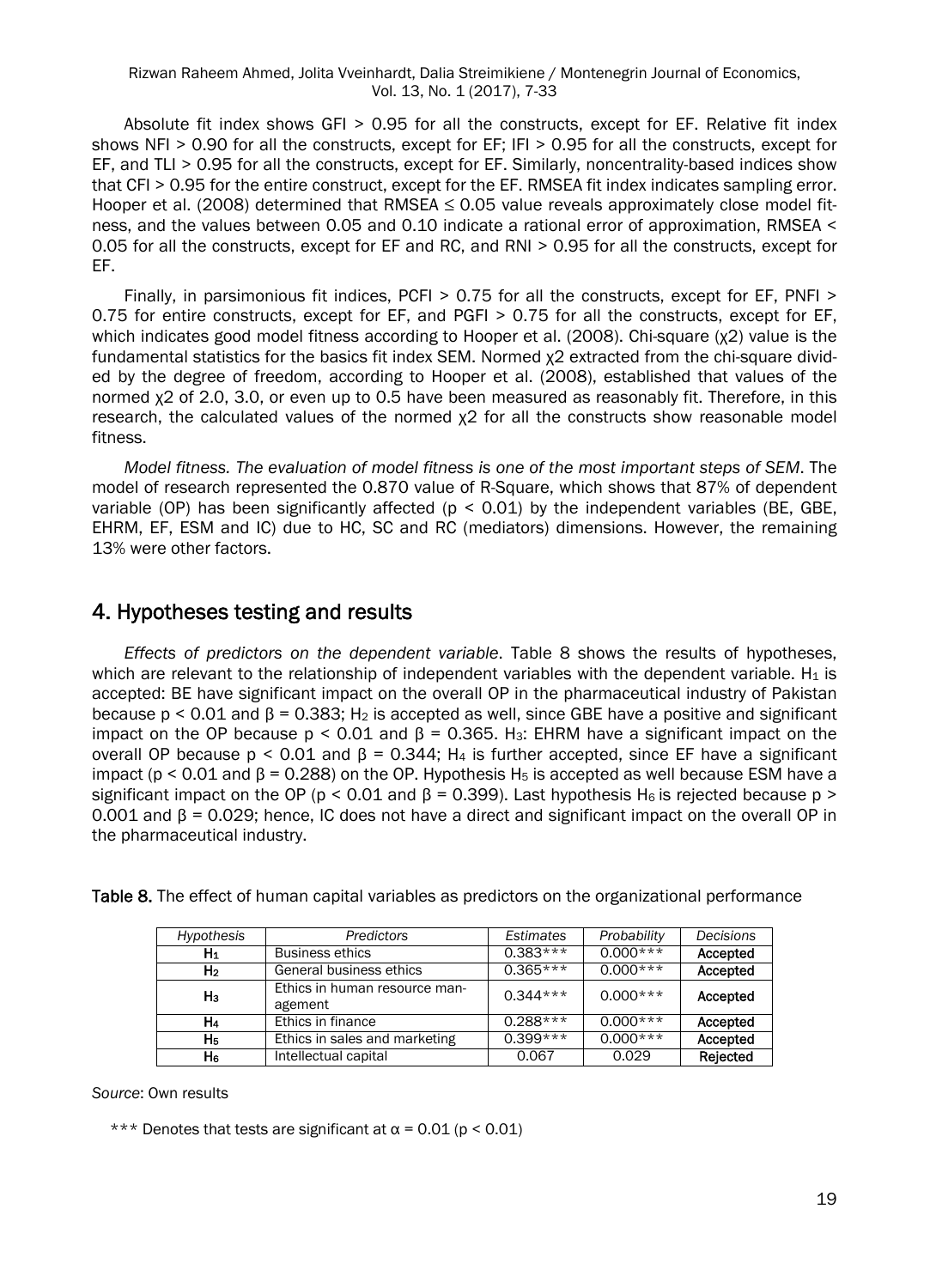*Bootstrapping method to test the significance of mediation effects.* In order to test the effect of mediation of different dimensions of IC, the bootstrapping method is employed in this research study. In order to run the bootstrapping method, 1000 bootstrap samples were drawn by the replacement from the available data set. In bootstrapping method, indirect, direct, and total effect of mediating variables were evaluated through the output submenu for 95% CI. The results are calculated at 95%, and the authors of this research are searching for zero lies in between the lower and upper boundary of the confidence interval. Essentially, the authors of this research are asking whether it is possible (with 95% confidence) that the TRUE indirect effect would be ZERO (basically, no mediation). If zero does NOT occur between the lower and upper limits; then, it is established that the indirect effect of the mediator is meaningful and significant (MacKinnon et al., 2002). Ninety-five percent CI coverage is calculated as the proportion of 95% CIs, which cover the population value. Since previous literature has documented the superior performance of bias corrected confidence interval (BCCI) over the other CIs in testing mediation with and without missing data (MacKinnon et al., 2004).

*Mediation effect of the human capital*. The results of HC as the mediating variable in relationship between the exogenous variables (GBE, EHRM, EF, and ESM) and endogenous variable (OP) are demonstrated in Table 10. As the value of indirect effect of HC is significant (β = 0.255) with GBE in relationship with the OP, and it has been confirmed from the lower and upper limit of BCCI that the value of indirect effect ( $\beta$  = 0.255) exists between the limits of BCCI (from 0.112 to 0.392). It has been observed as well that zero does not exist between the upper and lower limit of BCCI that further validated the indirect effect. The resultant probability ( $p < 0.05$ ) substantiated that the indirect effect is significant. Thus, it has been concluded that HC is a potent mediator between the GBE and OP, and the hypothesis H<sub>6A</sub> has been accepted, but at the same time, it is observed that the direct effect is not significant. While the results of direct effect have been observed, it is clearly indicated that zero value existed between the lower and upper boundary limits of direct effect (-0.170 to 0.167).

Table 10 further demonstrated the results of HC as a mediating variable in relationship with EHRM and OP. It has been confirmed by the results that there is a significant indirect effect with value β = 0.268, which existed between the limits of BCCI (from 0.139 to 0.438). It has been observed as well that zero does not exist between the upper and lower limit of BCCI that further validated the indirect effect. The resultant probability ( $p < 0.05$ ) substantiated as well that the indirect effect is significant. Thus, it has been concluded that HC is a strong mediator between EHRM and OP, and the hypothesis H $_{6B}$  has been accepted, but at the same time, it has been observed that the direct effect is not significant. While the results of direct effect have been observed, it is clearly indicated that zero value existed between the lower and upper boundary limits of direct effect (- 0.221 to 0.126).

The results from Table 10 further proved that HC has not been established as a mediating variable in relationship with EF and OP. The results confirmed that there is an insignificant indirect effect with value  $β = 0.512$ , which does not exist between the limits of BCCI (from 0.220 to 0.499). It has been observed as well that zero does exist between the upper and lower limit of BCCI that further nullified the indirect effect. The resultant probability ( $p > 0.05$ ) has abolished that the indirect effect is significant. Thus, it has been concluded that HC does not have any mediating effect between EF and OP, and the hypothesis  $H_{6C}$  has been rejected.

Finally, Table 9 demonstrated the results of HC as a mediating variable in relationship with ESM and OP. It has been confirmed by the results that there is a significant indirect effect with value  $β = 0.298$ , which existed between the limits of BCCI (from 0.199 to 0.348). It has been observed as well that zero does not exist between the upper and lower limit of BCCI that further validated the indirect effect. The resultant probability ( $p < 0.05$ ) substantiated that the indirect effect is significant. Thus, it has been concluded that HC is a robust mediator between ESM and OP, and the hypothesis H<sub>6D</sub> has been accepted, but at the same time, it has been observed that the direct effect is not significant. While the results of direct effect have been observed, it is clearly indicated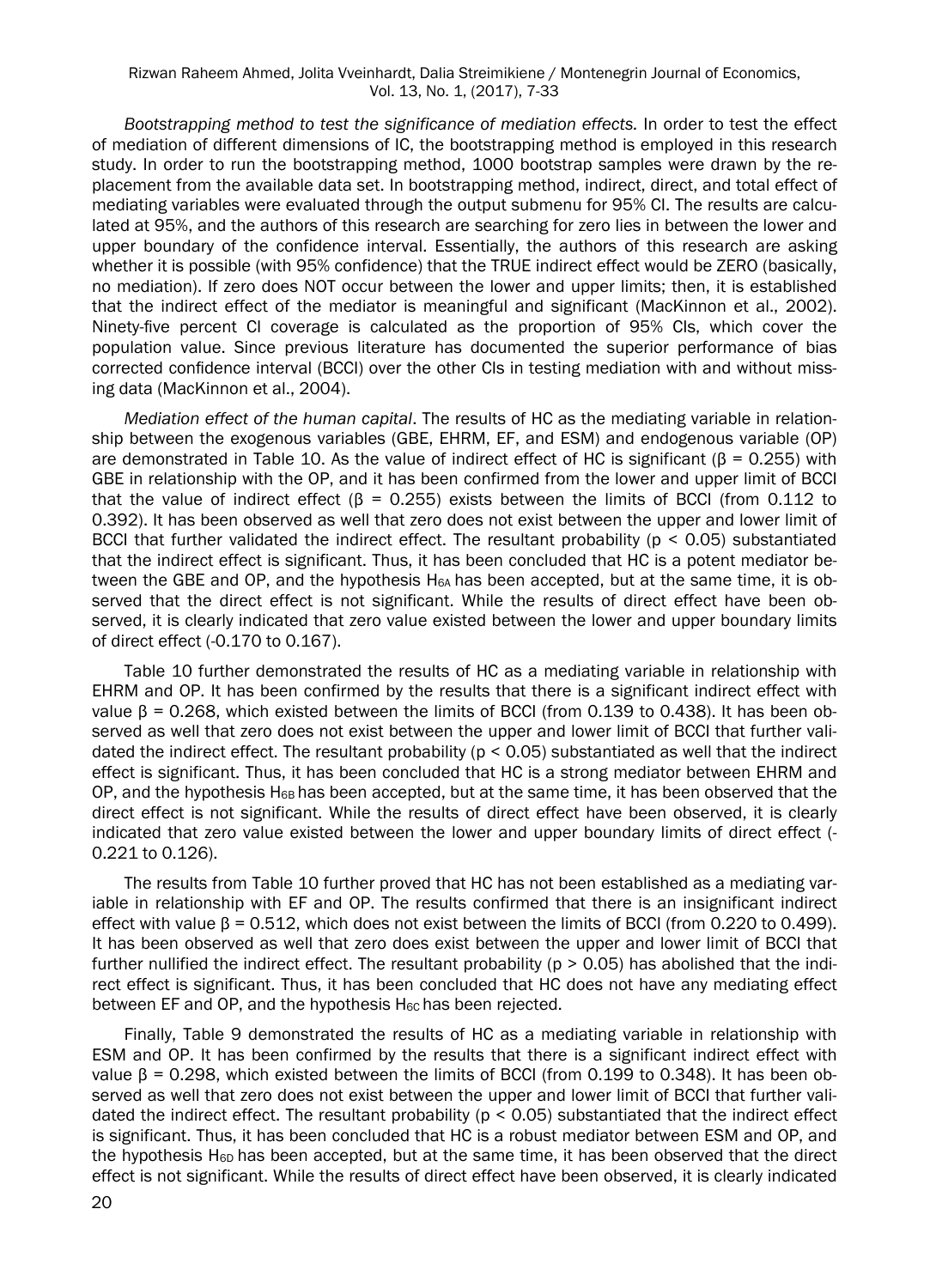that zero value existed between the lower and upper boundary limits of direct effect (-0.112 to 0.198).

To sum up, the acceptance of hypotheses H<sub>6A</sub>, H<sub>6B</sub>, and H<sub>7D</sub> show that the relationship of GBE, EHRM, and ESM with OP in the pharmaceutical industry is only significant through HC mediation. It has been concluded that there is no mediating effect of HC on the relationship of EF on the OP.

| <b>Hypothesis</b>     | <b>Predictors</b>             | <b>Estimates</b> |          | <b>BCCI</b> |  |  |
|-----------------------|-------------------------------|------------------|----------|-------------|--|--|
|                       |                               |                  | Lower    | Upper       |  |  |
|                       | Total indirect effect of GBE  | $0.255***$       | 0.112    | 0.392       |  |  |
| <b>H<sub>6A</sub></b> | Total direct effect of GBE    | 0.029            | $-0.170$ | 0.167       |  |  |
|                       | Total effect of GBE           | 0.284            | 0.137    | 0.359       |  |  |
|                       | Total indirect effect of EHRM | $0.268***$       | 0.139    | 0.438       |  |  |
| Нев                   | Total direct effect of EHRM   | $-0.063$         | $-0.221$ | 0.126       |  |  |
|                       | <b>Total effect of EHRM</b>   | 0.205            | 0.088    | 0.335       |  |  |
|                       | Total indirect effect of EF   | 0.512            | 0.220    | 0.499       |  |  |
| H <sub>6C</sub>       | Total direct effect of EF     | 0.122            | $-0.189$ | 0.213       |  |  |
|                       | Total effect of EF            | 0.634            | 0.390    | 0.621       |  |  |
|                       | Total indirect effect of ESM  | $0.298***$       | 0.199    | 0.348       |  |  |
| H <sub>6D</sub>       | Total direct effect of ESM    | $-0.075$         | $-0.112$ | 0.198       |  |  |
|                       | Total effect of ESM           | 0.223            | 0.099    | 0.298       |  |  |

Table 9. The effect of human capital variables as predictors of organizational performance

*Source*: Own results

\*\*\* Denotes that tests are significant at  $a = 0.01$  ( $p \le 0.01$  and  $p \le 0.05$ ) Notes. EF = ethics in finance; EHRM = ethics in human resource management ESM = ethics in sales and marketing; GBE = general business ethics.

*Mediation effect of structural capital.* The results of SC as a mediating variable in relationship between the exogenous variables (GBE, EHRM, EF, and ESM) and endogenous variable (OP) are demonstrated in Table 10. The value of indirect effect for SC is significant (β = 0.295) with GBE in relationship with the OP, and it has been confirmed from the lower and upper limit of BCCI that the value of indirect effect ( $\beta$  = 0.295) existed between the limits of BCCI (from 0.132 to 0.354). It has been observed that zero does not exist between the upper and lower limit of BCCI that further validated the indirect effect. The resultant probability ( $p < 0.05$ ) substantiated as well that the indirect effect is significant. Thus, it has been concluded that SC is a potent mediator between GBE and OP, and the hypothesis H7A has been accepted, but at the same time, it has been observed that the direct effect is not significant. While the results of direct effect have been observed, it is clearly indicated that zero value existed between the lower and upper boundary limits of direct effect (-0.110 to 0.172).

Table 11 again demonstrated the results of SC as a mediating variable in relationship with EHRM and OP. It has been confirmed by the results that there is a significant indirect effect with value β = 0.273, which existed between the limits of BCCI (from 0.182 to 0.348). It is observed that zero does not exist between the upper and lower limit of BCCI that further validated the indirect effect. The resultant probability (p < 0.05) substantiated that the indirect effect is significant. Thus, it has been concluded that SC is a strong mediator between EHRM and OP, and the hypothesis H<sub>7B</sub> has been accepted, but at the same time, it has been observed that the direct effect is not significant. While the results of direct effect have been observed, it is clearly indicated that zero value existed between the lower and upper boundary limits of direct effect (-0.191 to 0.183).

Table 10 further demonstrated the results of SC as a mediating variable in relationship with EF and OP. It has been confirmed by the results that there is a significant indirect effect with value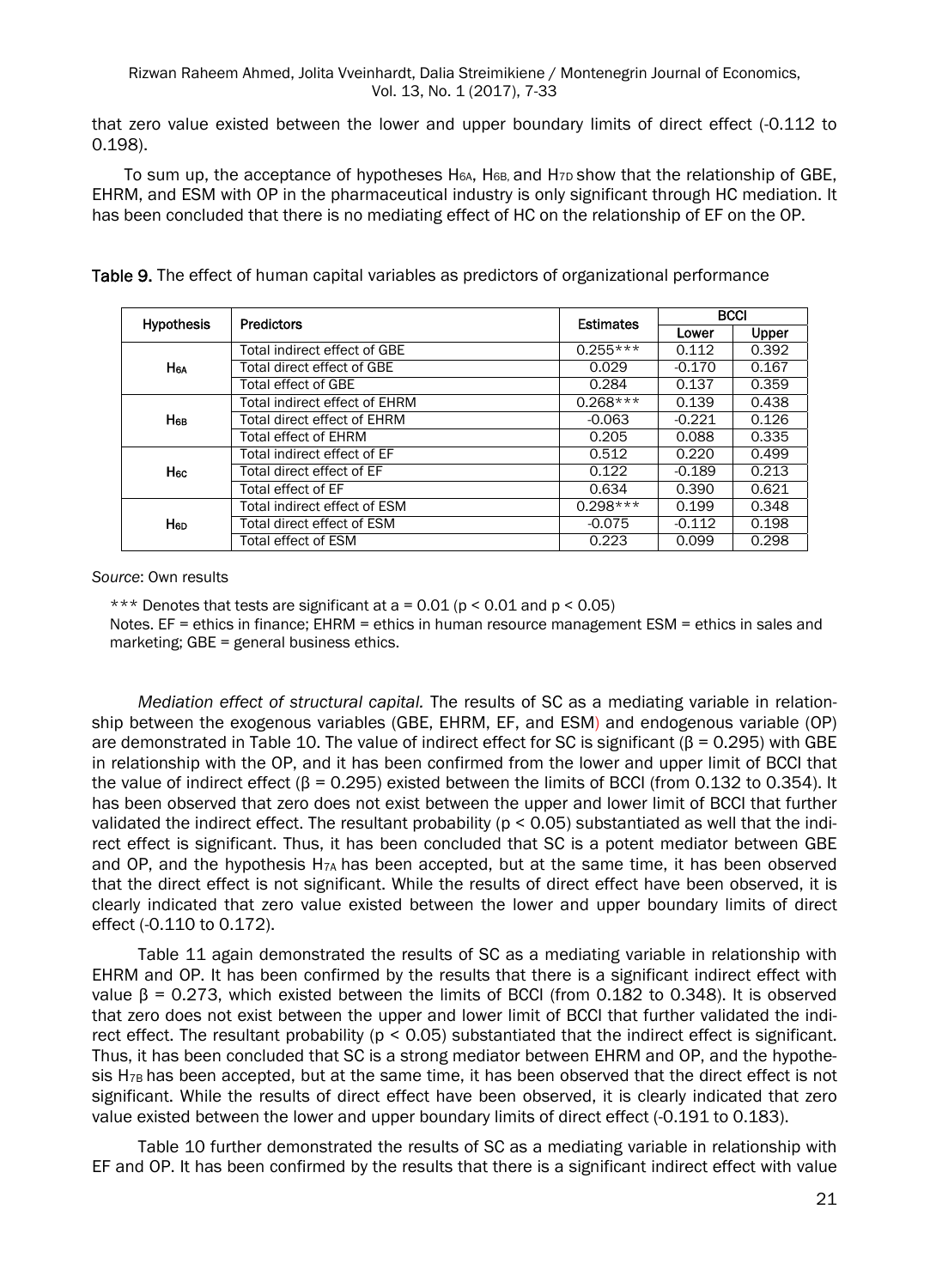β = 0.277, which existed between the limits of BCCI (from 0.124 to 0.345). It has been observed as well that zero does not exist between the upper and lower limit of BCCI that further validated the indirect effect. The resultant probability ( $p < 0.05$ ) substantiated that the indirect effect is significant. Thus, it has been concluded that SC is a strong mediator between EF and OP, and the hypothesis H7C has been accepted, but at the same time, it has been observed that the direct effect is not significant. While the results of direct effect have been observed, it is clearly indicated that zero value existed between the lower and upper boundary limits of direct effect (-0.052 to 0.143).

Finally, Table 10 demonstrated the results of SC as a mediating variable in relationship with ESM and OP. It has been confirmed by the results that there is a significant indirect effect with value  $β = 0.228$ , which existed between the limits of BCCI (from 0.138 to 0.344). It has been observed as well that zero does not exist between the upper and lower limit of BCCI that further validated the indirect effect. The resultant probability (p < 0.05) substantiated as well that the indirect effect is significant. Thus, it has been concluded that SC is a robust mediator between ESM and OP, and the hypothesis  $H_{7D}$  has been accepted, but at the same time, it has been observed that the direct effect is not significant. While the results of direct effect have been observed, it is clearly indicated that zero value existed between the lower and upper boundary limits of direct effect (- 0.041 to 0.145).

To sum up, the acceptance of hypotheses  $H_{7A}$ ,  $H_{7B}$ ,  $H_{7C}$ , and  $H_{7D}$  show that the relationship of GBE, EHRM, ethics in finance and ESM with OP in the pharmaceutical industry is only significant through SC.

| <b>Hypothesis</b> | <b>Predictors</b>                  | <b>Estimates</b> | <b>BCCI</b> |       |  |
|-------------------|------------------------------------|------------------|-------------|-------|--|
|                   |                                    |                  | Lower       | Upper |  |
|                   | Total indirect effect of GBE       | $0.295***$       | 0.132       | 0.354 |  |
| $H_{7A}$          | Total direct effect of GBE         | 0.116            | $-0.110$    | 0.172 |  |
|                   | <b>Total effect of GBE</b>         | 0.411            | 0.235       | 0.512 |  |
| $H_{7B}$          | Total indirect effect of EHRM      | $0.273***$       | 0.182       | 0.348 |  |
|                   | <b>Total direct effect of EHRM</b> | $-0.071$         | $-0.191$    | 0.183 |  |
|                   | Total effect of EHRM               | 0.202            | 0.155       | 0.321 |  |
|                   | Total indirect effect of EF        | $0.277***$       | 0.124       | 0.345 |  |
| H <sub>7C</sub>   | Total direct effect of EF          | 0.131            | $-0.052$    | 0.143 |  |
|                   | Total effect of EF                 | 0.408            | 0.298       | 0.492 |  |
| H <sub>7D</sub>   | Total indirect effect of ESM       | $0.228***$       | 0.138       | 0.344 |  |
|                   | Total direct effect of ESM         | 0.092            | $-0.041$    | 0.145 |  |
|                   | Total effect of ESM                | 0.320            | 0.299       | 0.412 |  |

Table 10. The effect of structural capital variables as predictors of organizational performance

*Source*: Own results

\*\*\* Denotes that tests are significant at  $a = 0.01$  ( $p \le 0.01$  and  $p \le 0.05$ )

Notes. EF = ethics in finance; EHRM = ethics in human resource management ESM = ethics in sales and marketing; GBE = general business ethics.

*Mediation effect of relational capital.* The results of RC as a mediating variable in relationship between the exogenous variables (GBE, EHRM, EF, and ESM) and endogenous variable (OP) are demonstrated in Table 11. The value of the indirect effect of RC is significant ( $B = 0.219$ ) with GBE in relationship with the OP, and it has been confirmed from the lower and upper limit of BCCI that the value of indirect effect ( $\beta$  = 0.219) existed between the limits of BCCI (from 0.122 to 0.294). It is observed that zero does not exist between the upper and lower limit of BCCI that further validated the indirect effect. The resultant probability ( $p < 0.05$ ) substantiated that the indirect effect is significant. Thus, it is concluded that the RC is a potent mediator between GBE and OP, and the hypothesis H<sub>8A</sub> has been accepted; but at the same time, it is observed that the direct ef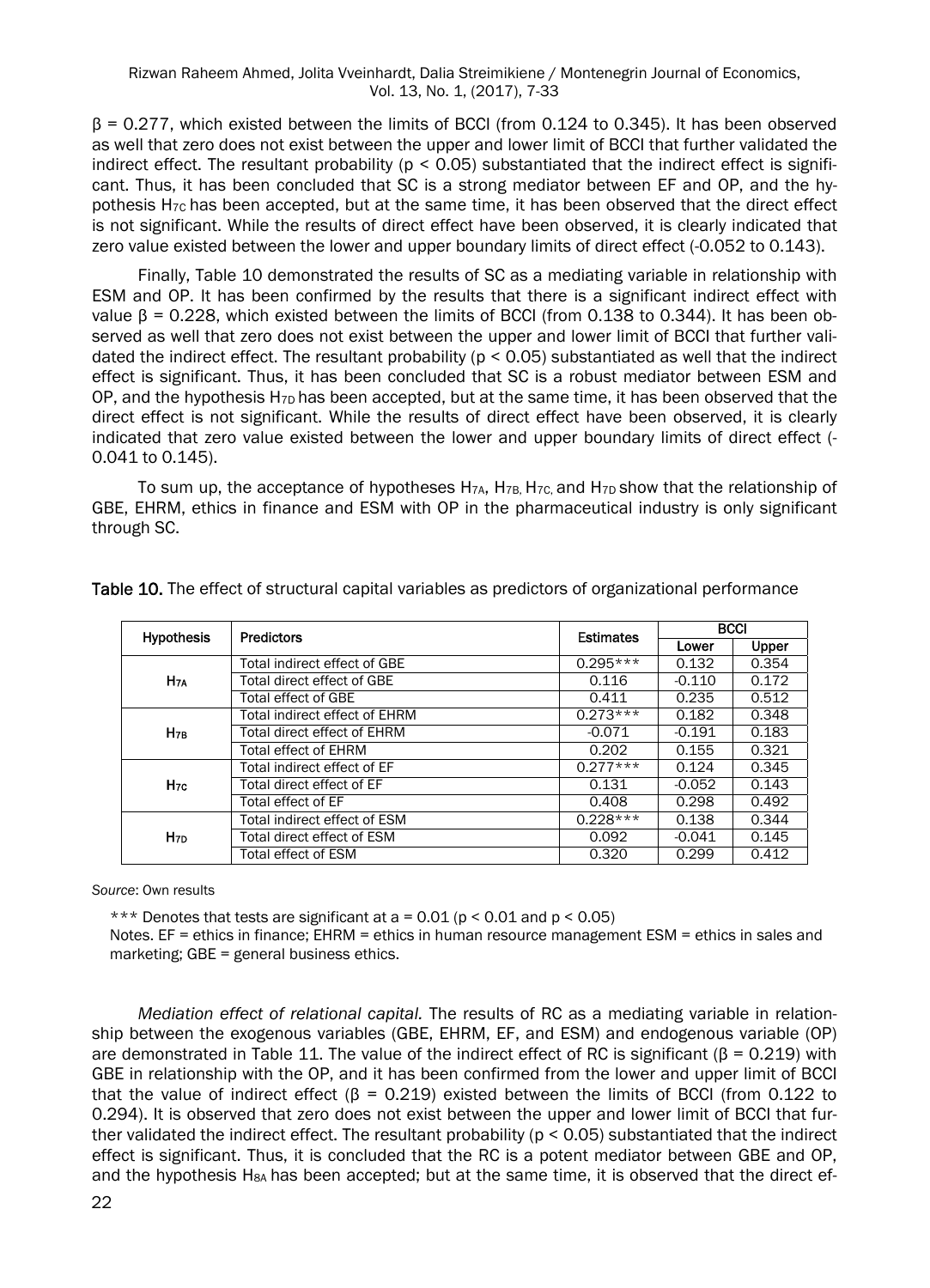fect is not significant. While the results of direct effect have been observed, it is clearly indicated that zero value existed between the lower and upper boundary limits of direct effect (-0.122 to 0.185).

Table 11 demonstrated the results of RC as a mediating variable in relationship with EHRM and OP. It has been confirmed by the results that there is a significant indirect effect with value β = 0.271, which existed between the limits of BCCI (from 0.161 to 0.362). It is observed that zero does not exist between the upper and lower limit of BCCI that further validated the indirect effect. The resultant probability ( $p < 0.05$ ) substantiated that the indirect effect is significant. Thus, it is concluded that the RC is a strong mediator between EHRM and OP, and the hypothesis  $H_{8B}$  has been accepted, but at the same time, it is observed that the direct effect is not significant. While the results of direct effect have been observed, it is clearly indicated that zero value existed between the lower and upper boundary limits of direct effect (-0.112 to 0.101).

Table 11 further demonstrated the results of RC as a mediating variable in relationship with EF and OP. It is confirmed by the results that there is a significant indirect effect with value  $\beta$  = 0.298, which existed between the limits of BCCI (from 0.133 to 0.344). It is observed as well that zero does not exist between the upper and lower limit of BCCI that further validated the indirect effect. The resultant probability ( $p < 0.05$ ) substantiated that the indirect effect is significant. Thus, it is concluded that RC is a strong mediator between EF and OP, and the hypothesis  $H_{8C}$  has been accepted, but at the same time, it has been observed that the direct effect is not significant. While the results of direct effect have been observed, it is clearly indicated that zero value existed between the lower and upper boundary limits of direct effect (-0.110 to 0.211).

Finally, Table 11 demonstrated the results of RC as a mediating variable in relationship ESM and OP. It has been confirmed by the results that there is a significant indirect effect with value  $\beta$  = 0.311, which existed between the limits of BCCI (from 0.177 to 0.366). It has been observed as well that zero does not exist between the upper and lower limit of BCCI that further validated the indirect effect. The resultant probability ( $p < 0.05$ ) substantiated that the indirect effect is significant. Thus, it is concluded that the RC is a robust mediator between ESM and OP, and the hypothesis H<sub>8D</sub> has been accepted, but at the same time, it is observed that the direct effect is not significant. While the results of direct effect have been observed, it is clearly indicated that zero value existed between the lower and upper boundary limits of direct effect (-0.189 to 0.145).

| <b>Hypothesis</b>      | <b>Predictors</b>             | <b>Estimates</b> | <b>BCCI</b> |              |
|------------------------|-------------------------------|------------------|-------------|--------------|
|                        |                               |                  | Lower       | <b>Upper</b> |
|                        | Total indirect effect of GBE  | $0.219***$       | 0.122       | 0.294        |
| <b>H<sub>8A</sub></b>  | Total direct effect of GBE    | 0.117            | $-0.122$    | 0.185        |
|                        | Total effect of GBE           | 0.336            | 0.128       | 0.389        |
|                        | Total indirect effect of EHRM | $0.271***$       | 0.161       | 0.362        |
| <b>H</b> <sub>BB</sub> | Total direct effect of EHRM   | $-0.061$         | $-0.112$    | 0.101        |
|                        | Total effect of EHRM          | 0.210            | 0.127       | 0.250        |
|                        | Total indirect effect of EF   | $0.298***$       | 0.133       | 0.344        |
| <b>H<sub>sc</sub></b>  | Total direct effect of EF     | 0.144            | $-0.110$    | 0.211        |
|                        | Total effect of EF            | 0.442            | 0.239       | 0.512        |
|                        | Total indirect effect of ESM  | $0.311***$       | 0.177       | 0.366        |
| <b>H</b> sp            | Total direct effect of ESM    | $-0.102$         | $-0.189$    | 0.145        |
|                        | Total effect of ESM           | 0.209            | 0.179       | 0.298        |

Table 11. The effect of relational capital variables as predictors of organizational performance

*Source*: Own results

\*\*\* Denotes that tests are significant at  $a = 0.01$  (p < 0.01 and p < 0.05)

Notes. EF = ethics in finance: EHRM = ethics in human resource management ESM = ethics in sales and marketing; GBE = general business ethics.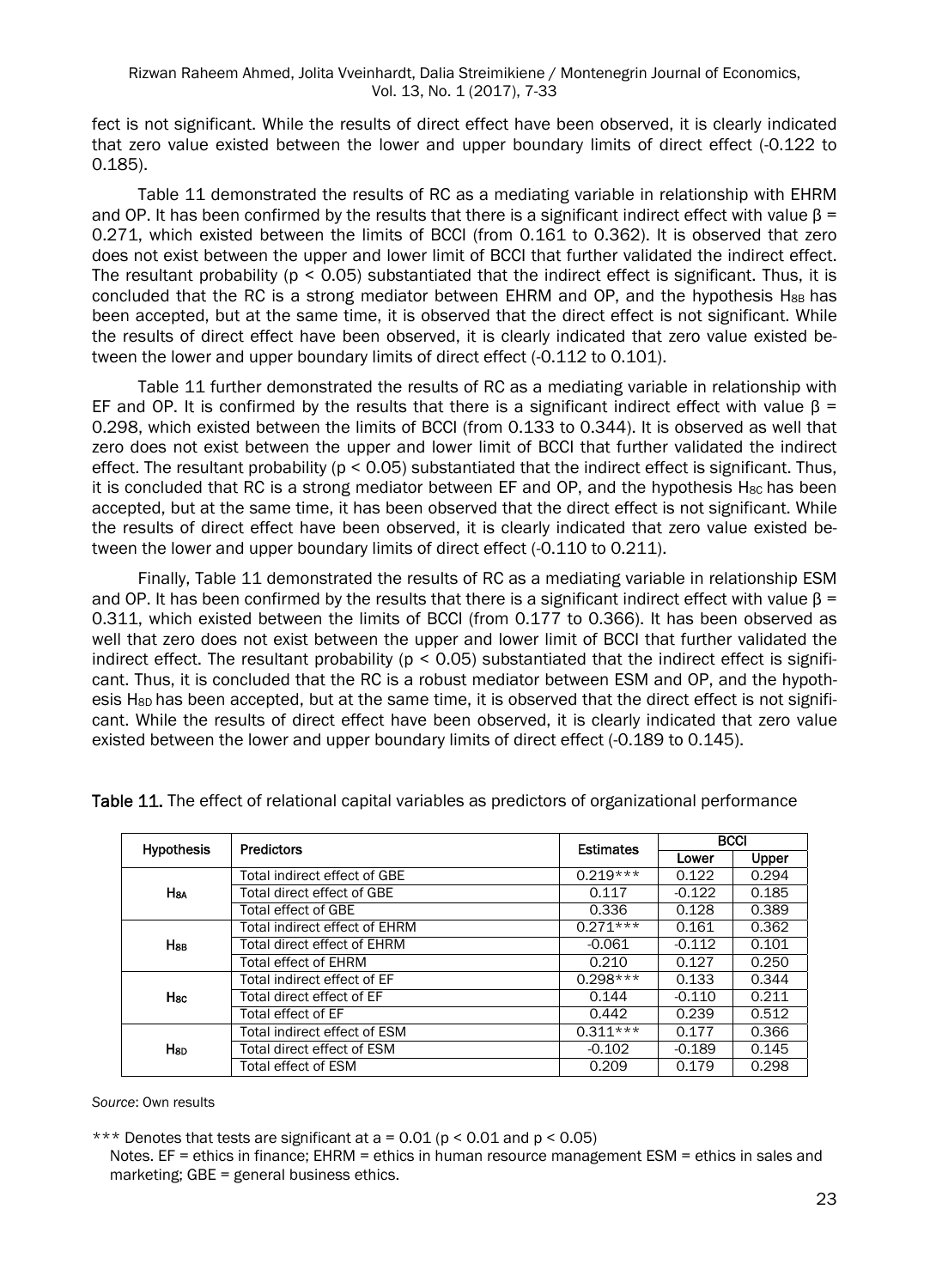Rizwan Raheem Ahmed, Jolita Vveinhardt, Dalia Streimikiene / Montenegrin Journal of Economics, Vol. 13, No. 1, (2017), 7-33

To sum up, the acceptance of hypotheses H<sub>8A</sub>, H<sub>8B</sub>, H<sub>8C</sub>, and H<sub>8D</sub> show that the relationship of GBE, EHRM, EF and ESM with OP in the pharmaceutical industry is only significant through the RC mediation.

*Summary of the hypothesized relationship.* Table 12 shows the relationship between independent and dependent variables. The results showed that BE, GBE, EHRM, EF, and ESM have a significant and direct impact on the OP in the pharmaceutical sector of Pakistan. It is further analyzed with the results; IC does not have any significant and direct impact on the OP in the pharmaceutical industry. Therefore, it is concluded that the hypotheses  $H_1$ ,  $H_2$ ,  $H_3$ ,  $H_4$ , and  $H_5$  are accepted, and hypothesis  $H_6$  is rejected.

Table 12. Summary of the hypothesized relationship b/w predictors and dependent variable

| <b>Hypothesis</b> |        | Relationship |    | <b>Effect</b>  | Decisions |
|-------------------|--------|--------------|----|----------------|-----------|
| H1                | BE +   |              | ОP | ***Significant | Accepted  |
| H2                | GBE +  |              | ОP | ***Significant | Accepted  |
| Hз                | EHRM + |              | ОP | ***Significant | Accepted  |
| H4                | EF.    |              | ОP | ***Significant | Accepted  |
| H5                | ESM +  |              | ОP | ***Significant | Accepted  |
| H6                | IC ·   |              | ОP | Insignificant  | Rejected  |

*Source*: Own results

\*\*\* Denotes that tests are significant at  $a = 0.01$  ( $p \le 0.01$ )

Note:  $\dagger$  = predictor or exogenous variable; OP = organizational performance = endogenous or dependent variable; GBE = general business ethics; EHRM = ethics in human resource management; EF = ethics in finance; ESM = ethics in sales and marketing;  $IC =$  intellectual capital;

direct effect  $=$   $=$ 

Table 13 shows the impact of mediating variables, i.e., HC, SC and RC in relationship between the exogenous and endogenous variables. The results showed that only HC and EF do not have any mediating impact in relationship with OF; therefore, hypotheses H6C has been rejected; otherwise, all other hypotheses H6A, H6B, H6D, H7A, H7B, H7C, H7D, H8A, H8B, H8C, and H8D have been accepted. Therefore, it is concluded that all the mediating variables support the indirect relationship of exogenous variables with endogenous variable, i.e., the OP in Pakistani, the pharmaceutical industry, except for HC, which is discussed in H<sub>6C</sub>.

Table 13. Summary of the hypothesized relationship of mediations

| <b>Hypothesis</b>     | Relationship                                                                                               | <b>Indirect Effect</b> | Decisions |
|-----------------------|------------------------------------------------------------------------------------------------------------|------------------------|-----------|
| H <sub>6A</sub>       | GBE $+ \rightarrow \rightarrow$ HC $\rightarrow \rightarrow \rightarrow$ OP                                | ***Significant         | Accepted  |
| Нвв                   | EHRM $\dagger \rightarrow \rightarrow \rightarrow$ HC $\rightarrow \rightarrow \rightarrow$ OP             | ***Significant         | Accepted  |
| Hес                   | $EF + \rightarrow \rightarrow \rightarrow HC \rightarrow \rightarrow \rightarrow OP$                       | Insignificant          | Rejected  |
| <b>H</b> <sub>6</sub> | $ESM + \rightarrow \rightarrow \rightarrow HC \rightarrow \rightarrow \rightarrow OP$                      | ***Significant         | Accepted  |
| H <sub>7A</sub>       | GBE $\dagger \rightarrow \rightarrow \rightarrow$ SC $\rightarrow \rightarrow \rightarrow$ OP              | ***Significant         | Accepted  |
| $H_{7B}$              | EHRM $\dagger \rightarrow \rightarrow \rightarrow \text{SC} \rightarrow \rightarrow \rightarrow \text{OP}$ | ***Significant         | Accepted  |
| H <sub>7C</sub>       | $EF + \rightarrow \rightarrow \rightarrow SC \rightarrow \rightarrow \rightarrow OP$                       | ***Significant         | Accepted  |
| H <sub>7D</sub>       | $ESM + \rightarrow \rightarrow \rightarrow SC \rightarrow \rightarrow \rightarrow OP$                      | ***Significant         | Accepted  |
| <b>H<sub>8A</sub></b> | $GBE + \rightarrow \rightarrow \rightarrow RC \rightarrow \rightarrow \rightarrow OP$                      | ***Significant         | Accepted  |
| H <sub>8B</sub>       | EHRM $\dagger \rightarrow \rightarrow \rightarrow RC \rightarrow \rightarrow \rightarrow OP$               | ***Significant         | Accepted  |
| Hsc                   | $EF + \rightarrow \rightarrow \rightarrow RC \rightarrow \rightarrow \rightarrow OP$                       | ***Significant         | Accepted  |
| Hsp                   | $ESM + \rightarrow \rightarrow \rightarrow RC \rightarrow \rightarrow \rightarrow OP$                      | ***Significant         | Accepted  |

*Source*: Own results

\*\*\* Denotes that tests are significant at  $a = 0.01$  ( $p \le 0.01$ )

Note:  $t =$  predictor or exogenous variable; OP = organizational performance = endogenous or dependent variable; HC = human capital; SC = structural capital; RC = relational capital; GBE = general business ethics; EHRM = ethics in human resource management; EF = ethics in finance; ESM = ethics in sales and marketing; indirect effect  $\rightarrow \rightarrow$  (media $tion) =$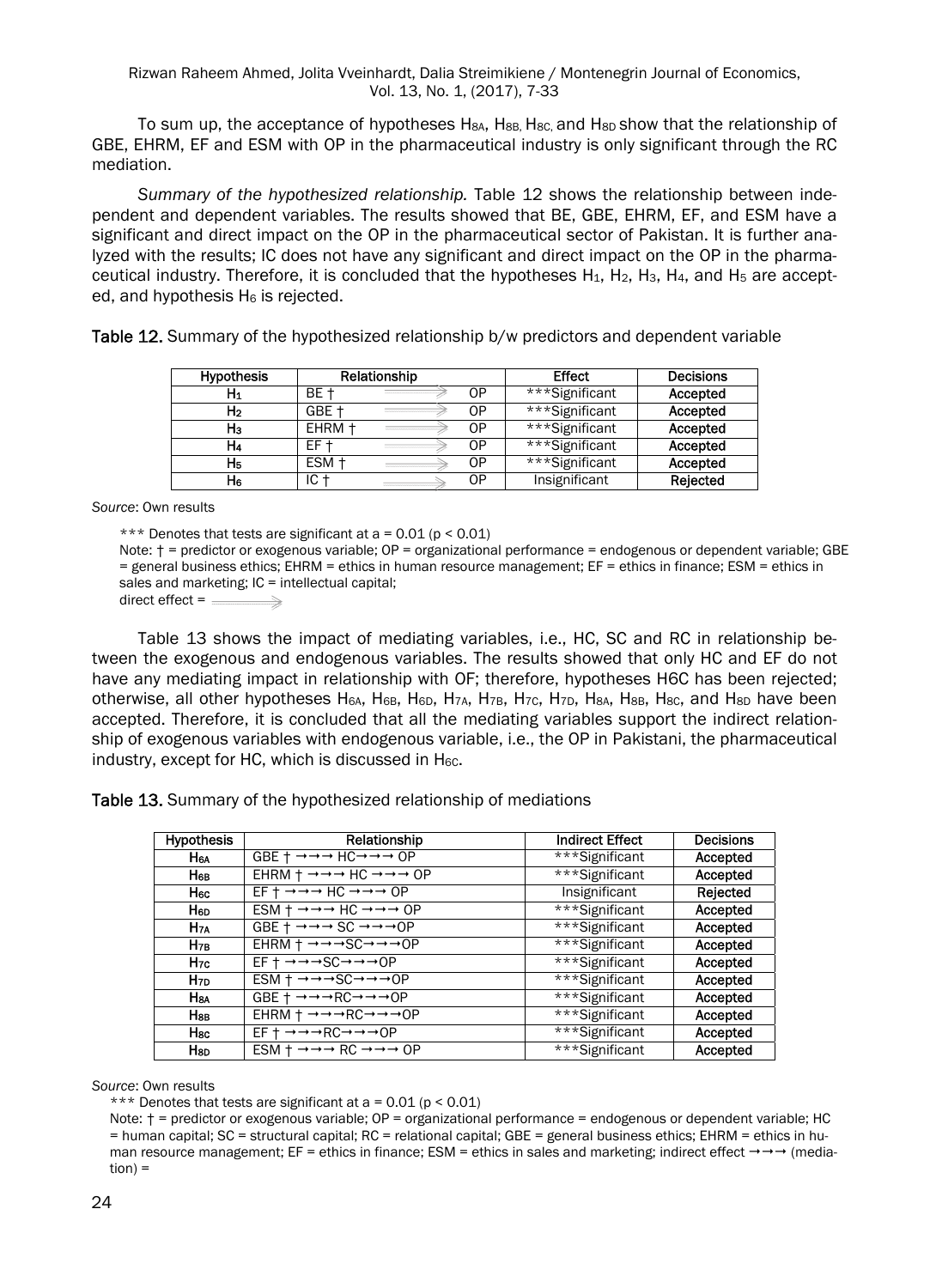## 5. Conclusions and recommendations

Conclusions. The results of this research established that BE (EHRM. GBE, EF, and ESM) has a direct and significant impact on the OP in the Pakistani pharmaceutical sector. Therefore, the pharmaceutical industry should follow the ethical guidelines in roder to get phenomenal growth. In contrast, IC does not have direct and significant role in the OP. Though, there is a positive correlation that has been discovered when the multidimensional IC model (HC, SC, and RC) was studied, and this 3-D model was incorporated and evaluated as a mediator with exogenous variables (GBE, EHRM, EF, and ESM) in relationship with endogenous variable (OP). The results of the research established that HC is the strongest mediator between BE and OP. Hence, it was confirmed that HC is the most important asset of the organization, especially in case of Pakistani pharmaceutical industry. The results demonstrated as well that SC has a significant impact as a mediating variable amongst the exogenous and endogenous variable. It is further proven that processes, documentations, procedures, delivery systems, IT and communication, and product and services played an important role in OP. RC has a significant impact as a mediator between BE and OP as well. Hence, it is concluded that the relationship with customers, consumers, vendors, suppliers, and other stakeholders play a significant role in the OP, especially in the case of pharmaceutical industry customers are considered an asset of any organization.

Recommendations. Based on the results of this research, it is evident that IC and dimensions of BE are the ultimate basis for the progress and future growth of the Pakistani pharmaceutical industry. Therefore, the following recommendations have been made for the pharmaceutical industry and other stakeholders:

- Pharmaceutical industry should invest a substantial amount of money in human resource departments to promote continuous and periodic training and skills programs.
- They should establish separate departments for medical technical training and skilled-based training.
- Human resource departments of pharmaceutical companies should evolve job rotation and job enrichment programs in order to promote knowledge management and secession planning.
- Pharmaceutical industry should further invest in delivery systems, supply chain management, information technology, current good manufacturing practice, quality control, quality assurance, etc.
- Pharmaceutical industry should adhere and further improve the programs of customer relationship management for internal and external customers.
- Business ethics are the key of success; therefore, the pharmaceutical industry should set the highest standards of ESM, EHRM, EF , and other GBE within and outside the organizations.

## 6. Discussion

The results of this study showed that all the indicator variables are > 0.40; therefore, it fulfills the required criterion (Hsieh and Hiang, 2004; Shammout, 2007). The AVE should be greater than 0.50 (Leech et al., 2005). In this study, the normality of data for all 400 respondents was tested and the results of skewness and kurtosis are within the recommended limits of  $\pm$  1.5 and the standardized Z-score within the recommended limits of  $\pm$  3.5 (Huang et al., 2004). The results of standard deviation and variance further validated the normality pattern of the data (Byrne, 2001; Hair et al., 2010). The results of factor loadings for all the variables are greater than 0.40; therefore, it met the requirement of convergent validity (Hsieh and Hiang, 2004; Shammout, 2007). In confirmatory factor analysis, all the items and indicators are tested based on the previous theory, which is known as the measuring theory (Hair et al., 2010). The results of absolute fit index, relative fit index, centrality-based fit index, and the parsimonious fit index showed that all the indicators are fit, except for EF (Hooper et al., 2008).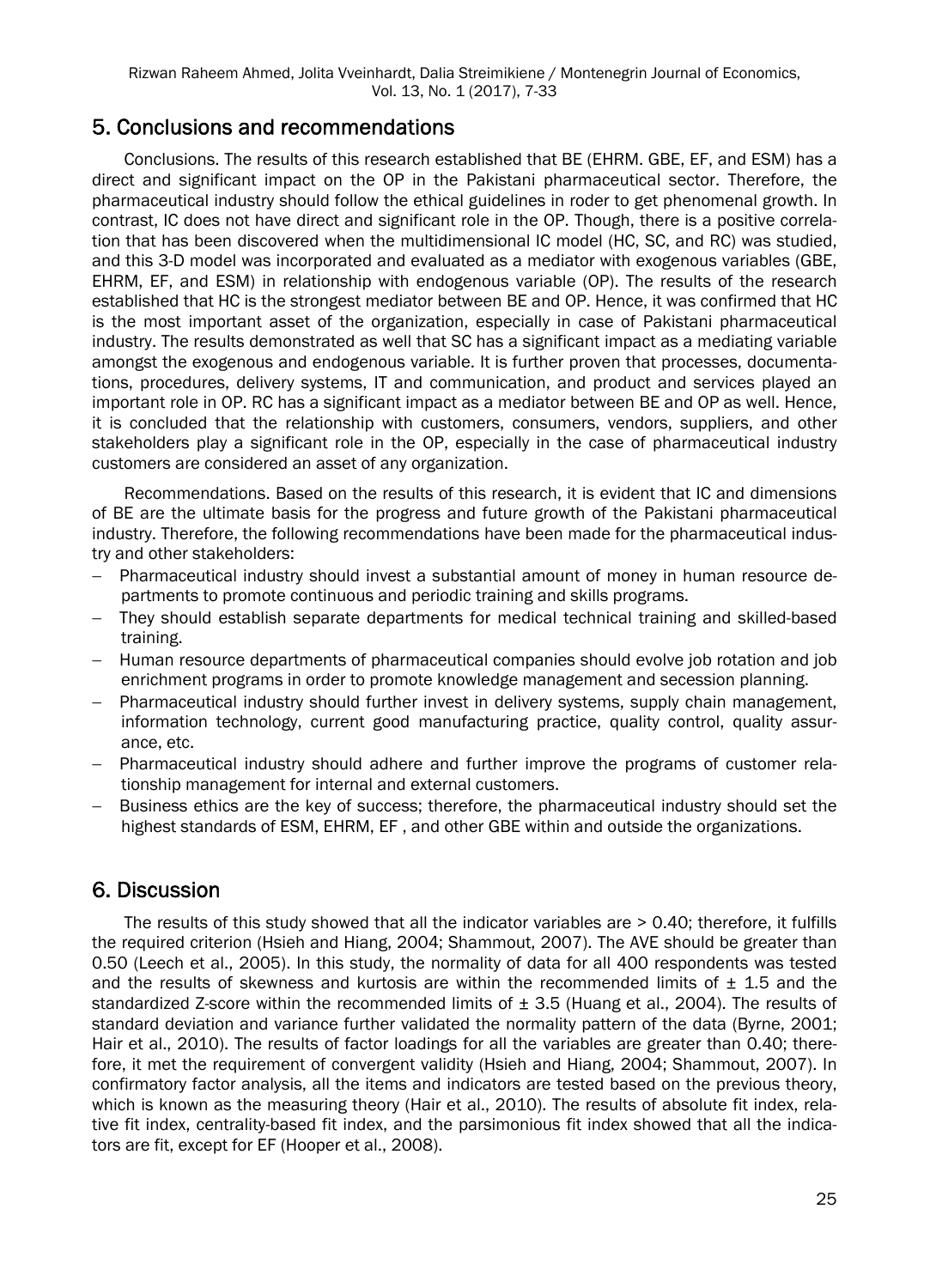BE and GBE have significant impact on the overall OP in the pharmaceutical industry. These results are consistent with the previous researches that concluded as well that the fundamental objective of BE is to enhance the quality of ethics in business organizations and improve the ethical quality of decision-making, which directly contribute to the organization's performance. All these findings are consistent with the results of the previous studies (Singer and Singer, 1997; David and Fahey, 2000; Ståhle and Hong, 2002; Gainey and Klaas, 2003; Horwitz et al., 2003; McEvily et al., 2003; Pöyhönen and Smedlund, 2004; Ferguson-Amores et al., 2005; Lin, 2007; Valentine and Barnett, 2007; Pirson and Malhotra, 2008; Isaac et al., 2009, 2010). The results of this study show as well that EHRM and EF have a significant impact on the overall OP. The findings lend empirical support to the theoretical observations and corroborate the idea of scholars in the field (David et al., 2000; McDermott and O'Dell, 2001; Janz and Prasarnphanich, 2003; Young et al., 2003; Leidner et al., 2010; Nazari et al., 2009). Moreover, ESM have a significant impact on the OP. IC does not have a direct and significant impact on the overall OP in the pharmaceutical industry. These results are consistent with the previous studies where emphasis on the IC and OP are the issues that need a holistic and broad attitude to the factors such as human resource and ethics related to the human resource. The quality of the OP can be enhanced many fold by applying the true spirit of ethical guideline of human resources, proper and justified utilization of intellectual capital (Bontis et al., 2011; Mehralian et al., 2012).

Numerous researches have focused the ethical issues and their relations with the OP. Conclusions of all these researches have emphasized the importance of BE of OP and the well-being in the long-term (Bartels et al., 1998; Weeks et al., 2004; Berrone et al., 2007). Knowledge and IC factors are known as critically important factors for any organization and mark these factors as key resources or gaining competitive advantage in a contemporary aggressive competitive era (Nerdrum and Erikson, 2001; Ordóñez de Pablos, 2004a). According to Finn and Torgeir (2008), the intellectual-based events are the main cause of an organization's success. Mehralian et al. (2012) designated the importance of knowledge and equated it with land, workforce, or financial capital, but affirmed it as the most imperative resource of an organization. In fact, the knowledgebased and learning organizations consider IC as the value creating factor, which contributes immensely to the organization's future success (Nerdrum and Erikson, 2001; Ordóñez de Pablos, 2005). The results of this study are very much in lined with the previous researches that have revealed that in contemporary knowledge-based economies, the importance and efficiency of IC has become the vital element, and it plays even a much more significant role as compared to the financial capital in order to enhance the profitability and performance of any organization (Bontis et al., 2000; Ordóñez de Pablos, 2004b; Mehralian et al., 2014).

The results of this research confirmed that all the elements (HC, SC, and RC) of IC are significantly contributing in creating the value, increasing efficiencies, effectiveness, achieving success and growth of the organizations. These results are consistent with the previous researches (Bontis et al., 2000; Firer and Williams, 2003; Wang and Chang, 2005; Peng et al., 2007; Kamaluddin and Rahman, 2009; Díez et al., 2010). This research demonstrated that all the abilities, knowledge, learning, practices, analytical capabilities, and intelligence/intellect presented by a firm as a whole included in the elements of IC (HC, SC, and RC) are in line with the previous researches (Yang and Lin, 2009; Sharabati et al., 2010). In general, the findings are consistent with the existing literature regarding the role which the foregoing three IC components play in augmenting OP (Edvinsson and Malone, 1997; Bontis, 1998; Bontis et al., 2000; Bontis, 2004a, 2004b; Chen et al., 2005; do Rosário Cabrita and Vaz, 2005; Wang and Chang, 2005; Clarke et al., 2011). The results confirmed that the investment in HC, SC, and RC could potentially bring OP improvement in Pakistani pharmaceutical industry. Some recent IC scholars (Nazari et al., 2009; Huang et al., 2010) do not even separate the components of IC and use an aggregate IC concept owing to the strong intercorrelation among the IC components. Future research might seek to clarify the basis of the inconsistent result by considering the aggregated score of IC to affect the performance.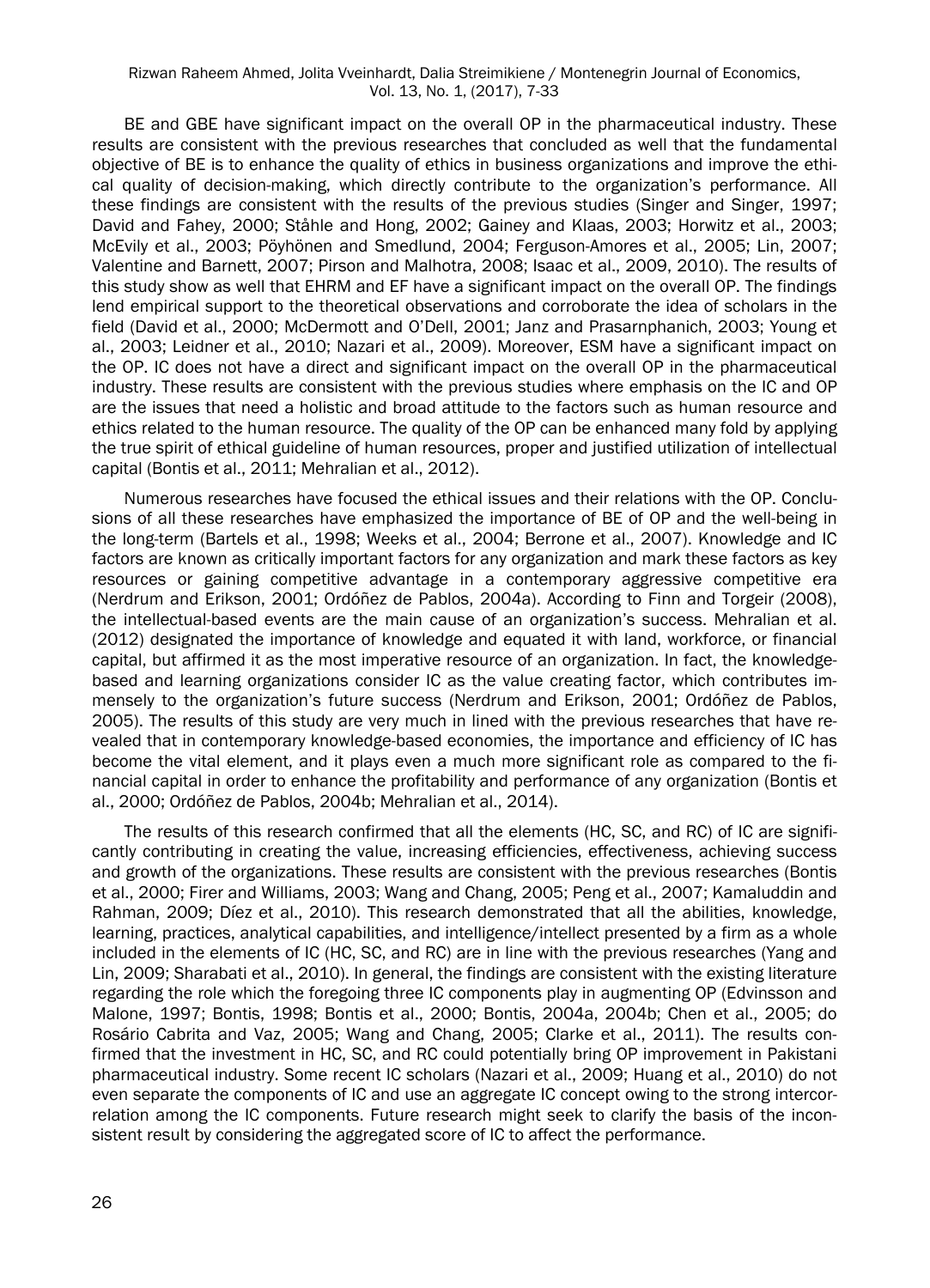## REFERENCES

- Ahmadi, A.A., Ahmadi, F., Shakeri, S. (2011), "The survey of relationship between Intellectual capital (IC) and Organizational performance (OP) within the National Iranian South Oil Company", *Interdisciplinary Journal of Contemporary Research in Business*, Vol. 3, No. 5, pp. 369-380. Retrieved from iicrb.webs.com
- Ahmadi, F., Parivizi, B. B., Meyhami, B., Ziaee, M. (2012), "Intellectual Capital Accounting And Its Role In Creating Competitive Advantage At The Universities", *Interdisciplinary Journal Of Contemporary Research In Business*, Vol. 4, No. 1, pp. 894-912. Retrieved From Ijcrb.Webs.Com.
- Ahmed, R.R., Saeed, A. (2012), "Pharmaceutical drug promotion in Pakistan: Issues in ethical & non-ethical practices", *Interdisciplinary Journal of Contemporary Research Business*, Vol. 4, No. 4, pp. 968-990.
- Ahmed, R.R., Vveinhardt, J., Štreimikienė, D., Awais, M. (2016), "Mediating and Marketing factors influence the prescription behavior of Physicians: An Empirical Investigation", *Amfiteatru Economic*, Vol. 18, No. 41, pp. 153-167.
- Akhavan, P., Rahimi, A., Mehralian, G.H. (2013), "Developing a model for knowledge sharing in research centers", *The Journal of Information and Knowledge Management Systems*, Vol. 43, No. 4, pp. 357-393.
- American Psychological Association (1992), "Ethical principles of psychologists and code of conduct", *American Psychologist*, Vol. 47, pp. 1597-1611.
- American Psychological Association (1999), *The rights and responsibilities of test takers: Guidelines and expectations*, American Educational Research Association, Washington, DC.
- American Psychological Association (2001), "Ethical principles of psychologists and code of conduct. Draft for comment", *The Monitor of Psychology*, Vol. 32, No. 2, pp. 77-89.
- Anderson, J.C. Gerbing, D.W. (1988), "Structural equation modelling in practice: a review and recommended two-step approach", *Psychological Bulletin*, No. 103, pp. 411-423.
- Antoniou, Α.-S. (2008), *Business Ethics* (I-II), Sakkoulas, Αthens (in greek).
- Arbuckle, J.L. Wothke, W. (1999), *AMOS 4.0 User's Guide*, Small Waters Corp., Chicago.
- Badiou, A. (2001), *Ethics: An Essay on the Understanding of Evil*, Verso, London.
- Baran Aksakal, F.N., Karaşahin, E.F., Dikmen, A.U., Özkan, S. (2015), "Workplace Physical Violence, Verbal Violence, and Mobbing Experienced by Nurses at a University Hospital", *Turkish Journal of Medical Sciences*, Vol. 45, No. 6, pp. 1360-1368.
- Bartels, L.K., Harrick, E., Martell, K., Strickland, D. (1998), "The relationship between ethical climate and ethical problems within human resource management", *Journal of Business Ethics*, Vol. 17, No. 7, pp. 799-804.
- Baumhart, R. (1968), *An Honest Profit: What Businessmen Say About Ethics and Business*, Holt, Rinehart and Winston, New York.
- Bernard, W. (1972), *Morality*, Harper & Row, New York, NY.
- Berrone, P., Surroca, J., Tribo, J.A,. (2007), "Corporate ethical identity as a determinant of firm performance: a test of the mediating role of stakeholder satisfaction", *Journal of Business Ethics*, Vol. 76, No. 1, pp. 35-53.
- Boatright, J. R. (1999), "Finance ethics". In: R. E. Frederic (Ed.), A companion to business ethics, Blackwell, Oxford, pp. 153-163.
- Bontis, N. (1998), "Intellectual capital: an exploratory study that develops measures and models", *Management Decision*, Vol. 36, No. 2, pp. 63-76.
- Bontis, N. (2001), "Assessing knowledge assets: a review of the models used to measure intellectual capital", *International Journal of Management Reviews*, Vol. 3, No. 1, pp. 41-60.
- Bontis, N. (2004a), "Intellectual capital disclosure in Canadian corporation", *Journal of Human Resource Costing and Accounting*, Vol. 7, No. 1/2, pp. 9-20.
- Bontis, N. (2004b), "National intellectual capital index: a United Nations initiative for the Arab region", *Journal of Intellectual Capital*, Vol. 5, No 1, pp. 13-39.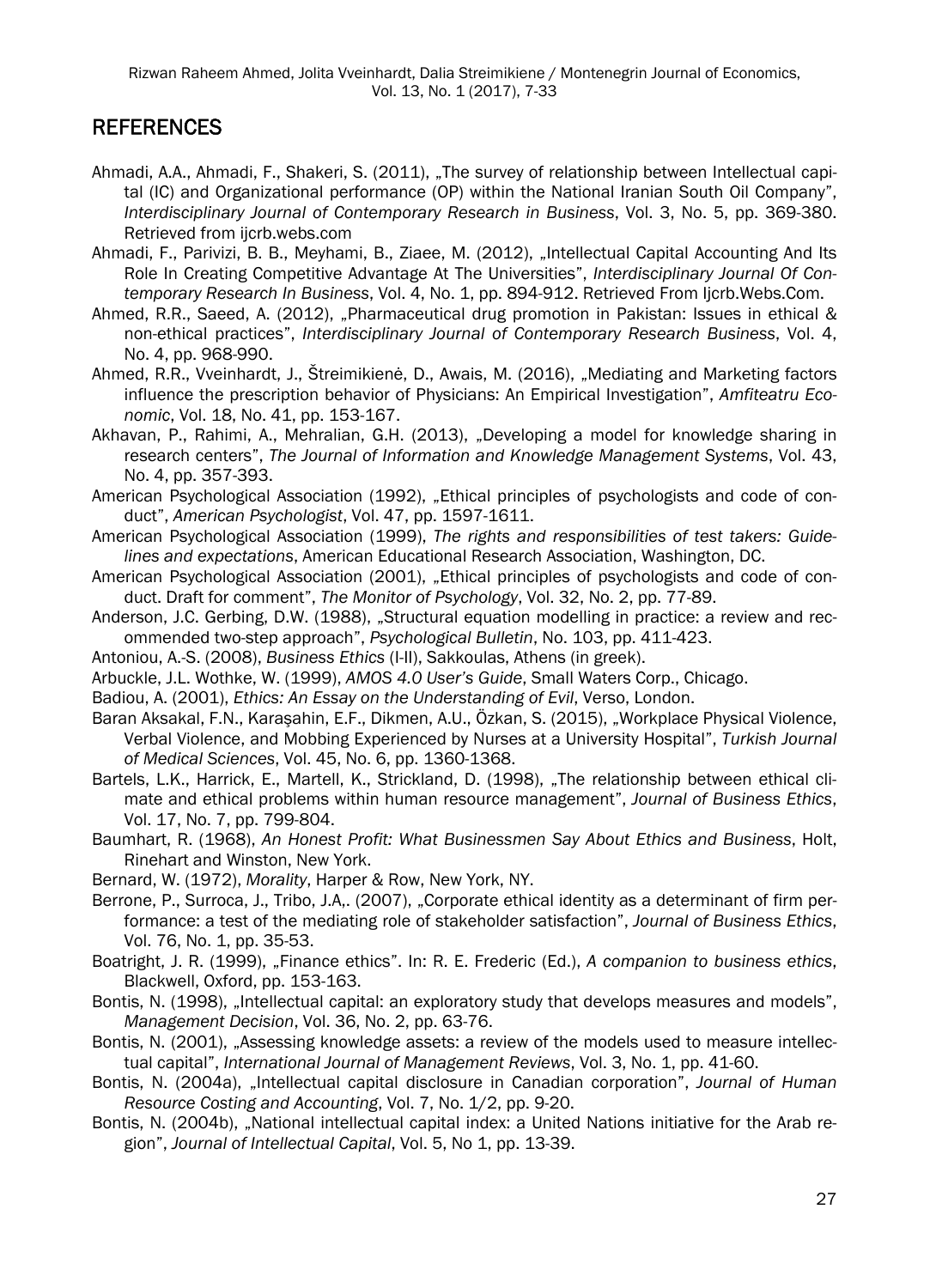Rizwan Raheem Ahmed, Jolita Vveinhardt, Dalia Streimikiene / Montenegrin Journal of Economics, Vol. 13, No. 1, (2017), 7-33

- Bontis, N., Keow, W.C.C., Richardson, S. (2000), "Intellectual Capital and Business Performance in Malaysian Industries", *Journal of Intellectual Capital*, Vol. 1, No. 1, pp. 85-100.
- Bontis, N., Richards, D., Serenko, A. (2011), "Improving service delivery investigating the role of information sharing, job characteristics, and employee satisfaction", *The Learning organization*, Vol. 18, No. 3, pp. 239–250.
- Brenkert, G. K. (1999), *Marketing ethics. A Companion to Business Ethics*, Blackwell, Massachusetts.
- Brodsky, C. M. (1976), *The Harassed Worker*, D.C. Heath and Company, Lexington.

Broni, G. (2010), *Ethics in Business*, IuS, Athens (in greek).

Budd, J. W., Arvey, R. D., Lawless, P. (1996), "Correlates and consequences of workplace violence", *Journal of Occupational Health Psychology*, No. 1, pp. 197-210.

Byrne, B.M. (2001), *Structural Equation Modeling with AMOS Basic Concepts, Application and Programming*, La Erlbaum Associates, New Jersey.

- Cabrita, M.D.R., Bontis, N. (2008), "Intellectual capital and business performance in the Portuguese banking industry", *International Journal of Technology Management*, Vol. 43, No. 1, pp. 212-237.
- Carrington, D., Tayles, M. (2011), "The Mediating Effects of Sensemaking and Measurement on the Intellectual Capital and Performance Linkage", *The Electronic Journal of Knowledge Management*, Vol. 9, No. 3, pp. 284-295. Retrieved from www.ejkm.com.

Cetina, K. K., Preda, A. (Ed.). (2005), *The sociology of financial markets*, Oxford University Press, Oxford.

- Chang, C.M., Lee, Y.J. (2012), "Verification of the Influences of Intellectual Capital upon Organizational Performance of Taiwan-listed Info-Electronics Companies with Capital Structure as the Moderator", *The Journal of International Management Studies*, Vol. 7, No. 1, pp 80-92.
- Chen, H., Zheng, D., Atabakhsh, H., Wyzga, W. ,and Schroeder, J. (2003), "COPLINK-managing law enforcement data & knowledge", *Communications of the ACM*, Vol. 46, No. 1, pp. 28-34.
- Chen, M.-C., Cheng, S.-J., Hwang, Y. (2005), "An empirical investigation of the relationship between intellectual capital and firms' market value and financial performance", *Journal of Intellectual Capital*, Vol. 6, No. 2, pp. 159-176.
- Choi, B. (2003), "An empirical investigation of KM styles and their effect on corporate performance", *Information & Management Journal*, Vol. 40, No. 2, pp. 403-417.
- Clarke, M., Seng, D., Whiting, R.H. (2011), "Intellectual capital and firm performance in Australia", *Journal of Intellectual Capital*, Vol. 12, No. 4, pp. 505-530.
- Cohen, W.M., Levinthal, D.A. (1990), "Absorptive Capacity: A New Perspective on Learning and Innovation", *Administrative Science Quarterly*, Vol. 35, No. 1, pp. 128-152.

Collier, J., Esteban, R. (2007), "Corporate social responsibility and employee commitment", *Business Ethics: A European Review*, Vol. 16, No. 1, pp. 19-33.

Cronbach, L.J. (1951), "Coefficient alpha and the internal structure of tests", *Psychometrika*, Vol. 16, No. 3, pp. 297-334.

De George, R. T. (1987), "The Status of Business Ethics: Past and Future", *Journal of Business Ethics*, Vol. 6, No. 3, pp. 201-211.

- De Long, D. W., Fahey, L. (2000), "Diagnosing cultural barriers to knowledge management", *The Academy of Management Executive*, Vol. 14, No. 4, pp. 113-127.
- Dessler, G. (2000), *Human Resource Management*, Prentice Hall, New Jersey.
- Díez, J. M., Ochoa, M. L., Prieto, M.B., Santidrián, A. (2010), "Intellectual capital and value creation in Spanish firms", *Journal of Intellectual Capital*, Vol. 11, No. 3, pp. 348-367.
- do Rosário Cabrita, M., Vaz, J.L. (2005), "Intellectual capital and value creation: evidence from the Portuguese banking industry", *Electronic Journal of Knowledge Management*, Vol. 4, No. 1, pp. 11-20.
- Dobson, J. (1997), "Finance Ethics: The Rationality of Virtue", Rowman & Littlefield Publishers, Inc., New York.

Donaldson, T. (1982), *Corporations and Morality*, Prentice Hall, Englewood Cliffs, NJ.

28 Draskovic, M., Bauk, S., Dzankic, R. (2016), "Concerning the Increasing SCM Integration with a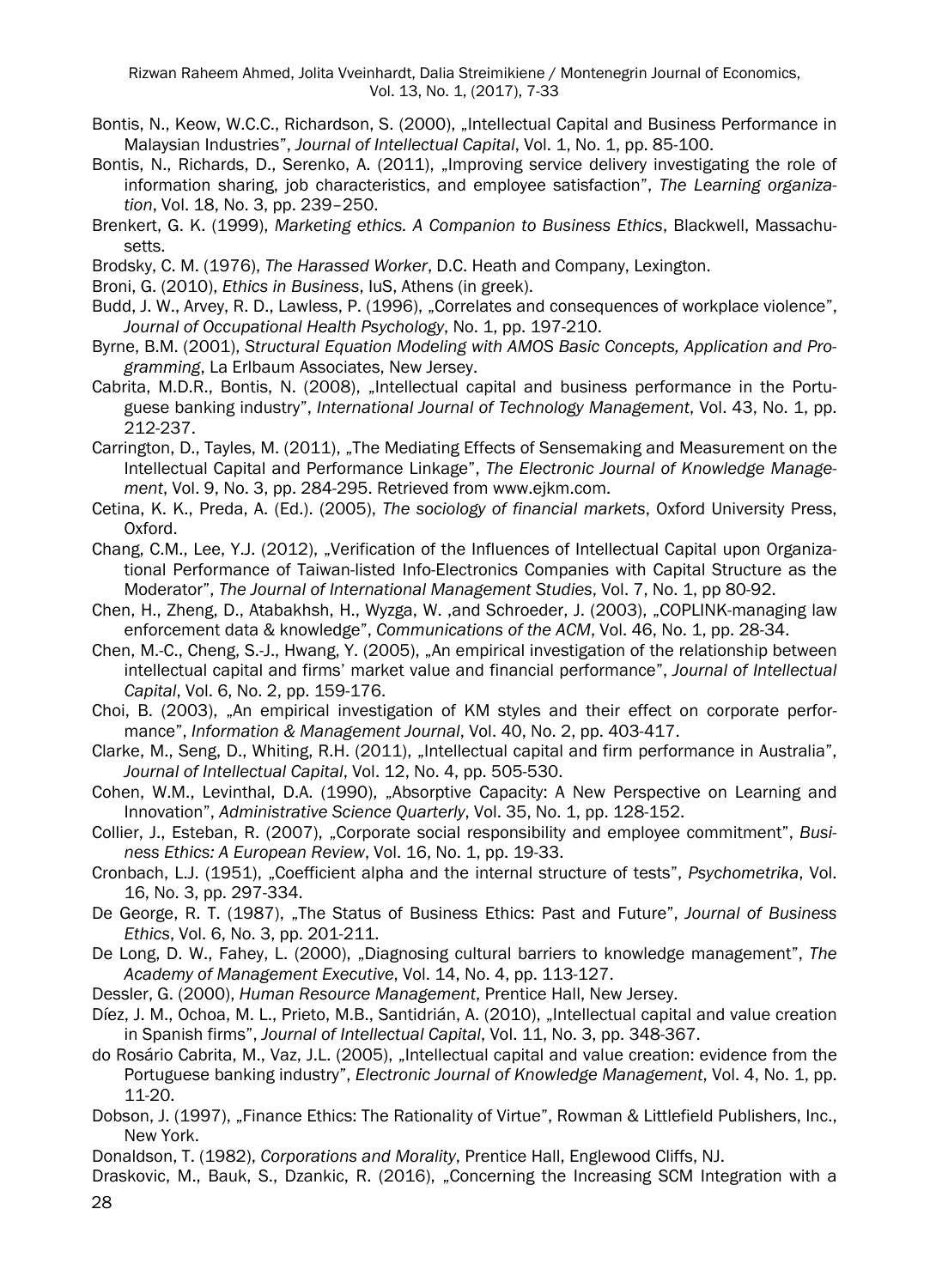Rizwan Raheem Ahmed, Jolita Vveinhardt, Dalia Streimikiene / Montenegrin Journal of Economics, Vol. 13, No. 1 (2017), 7-33

Reference to Some RFID Challenges", *Transformation in Business and Economics*, Vol. 15, No. 1 (37), pp. 77-93.

- Duska, R. (1999), "Employee Rights" In R. E. Frederic (Ed.), *A companion to business ethics*, Blackwell, Oxford, pp. 257-268
- Edvinsson, L., Malone, M.S. (1997), *Intellectual Capital: Realizing Your Company's True Value by Finding Its Hidden Brainpower*, Harper Business, New York.
- Einarsen, S., Hoel, H. (1999), *Perceptions of sexual harassment: a cross-cultural perspective*, Research at Department of Psychological Science, University of Bergen.
- Escartín, J., Ullrich, J., Zapf, D., Schlüter, E., Dick, R.V. (2013), "Individual and group level effects of social identification on workplace bullying", *European Journal of Work and Organizational Psychology*, Vol. 22, No. 2, pp. 182-193.
- Feleagă, L., Feleagă, N., Dragomir, V., Râbu, L.M. (2013), "European evidence on intellectual capital: Linking methodologies with firm disclosures", *Acta Oeconomica*, Vol. 63, No. 2, pp. 139- 156.
- Ferell, O., Fraedrich, J. (1997), *Business ethics: ethical decision making and cases*, Haugton Mifflin, New York.
- Ferguson-Amores, M.C., García-Rodríguez, M., Ruiz-Navarro, J. (2005), "Strategies of renewal the transition from 'total quality management'to the 'learning organization'", *Management Learning*, Vol. 36, No. 2, pp. 149-180.
- Figueiredo-Ferraz, H., Gil-Monte, P.R., Olivares-Faúndez, V.E. (2013), "Influence of mobbing (workplace bullying) on depressive symptoms: a longitudinal study among employees working with people with intellectual disabilities", *Journal of Intellectual Disability Research*, Vol. 59, No 1, pp. 39-47.
- Finn, O.B., Torgeir, D. (2008), "Knowledge management in software engineering: a systematic review of studied concepts, findings and research methods used", *Information and Software Technology*, Vol. 50, No. 11, pp. 1055–1068.
- Firer, S., Williams, S.M. (2003), "Intellectual capital and traditional measures of corporate performance", *Journal of Intellectual Capital*, Vol. 4, No. 3, pp. 348-360.
- French, P. A. (1979), "The Corporation as a Moral Person", *American Philosophical Quarterly*, Vol. 16, No. 3, pp. 207-215.
- French, P. A. (1995), "Corporate Ethics, Fort Worth: Harcourt Brace", Florida: ICSA Publishing.
- Fry, J., Talja, S. (2007), "The intellectual and social organization of academic fields and the shaping of digital resources", *Journal of Information Science*, Vol. 33, No. 2, pp. 115-133.
- Gainey, T.W., Klaas, B.S. (2003), "The outsourcing of training and development: factors impacting client satisfaction", *Journal of Management*, Vol. 29, No. 2, pp. 207-229.
- Giorgio, LD., Flaxman, A.D., Moses, M.W., Fullman, N., Hanlon, M., Conner, R.O., Wollum, A., Murray, C.J.L. (2016), "Correction: Efficiency of Health Care Production in Low-Resource Settings: A Monte-Carlo Simulation to Compare the Performance of Data Envelopment Analysis, Stochastic Distance Functions, and an Ensemble Model", *PLoS One*, Vol. 11, No. 2, e0150570.
- Gkorezis, P., Bellou, V. (2016), "The relationship between workplace ostracism and information exchange: The mediating role of self-serving behavior", *Management Decision*, Vol. 54, No. 3, pp. 700-713.
- Hair Jr, J.F, Black, W., Babin, B., Anderson, R., Tatham, R. (2010), *Multivariate data analysis*, Pearson Education, New Jersey.
- Harper, W., Preston, J., Hayward, T. (1998), "British Council LIS in Italy: a marketing perspective", *New Library World*, Vol. 99, No. 1142, pp. 149-158.
- Heath, J. (2006), "Business Ethics Without Stakeholders", Business Ethics Quarterly, Vol. 16, No. 4, pp. 533-557.
- Hooper, D., Coughlan, J., Mullen, M. (2008), "Structural Equation Modelling: Guidelines for Determining Model Fit", *The Electronic Journal of Business Research Methods*, Vol. 6, No. 1, pp. 53- 60.
- Horwitz, F.M., Heng, C.T., Quazi, H.A. (2003), "Finders, keepers? Attracting, motivating and retaining knowledge workers", *Human Resource Management Journal*, Vol. 13, No. 4, pp. 23-44.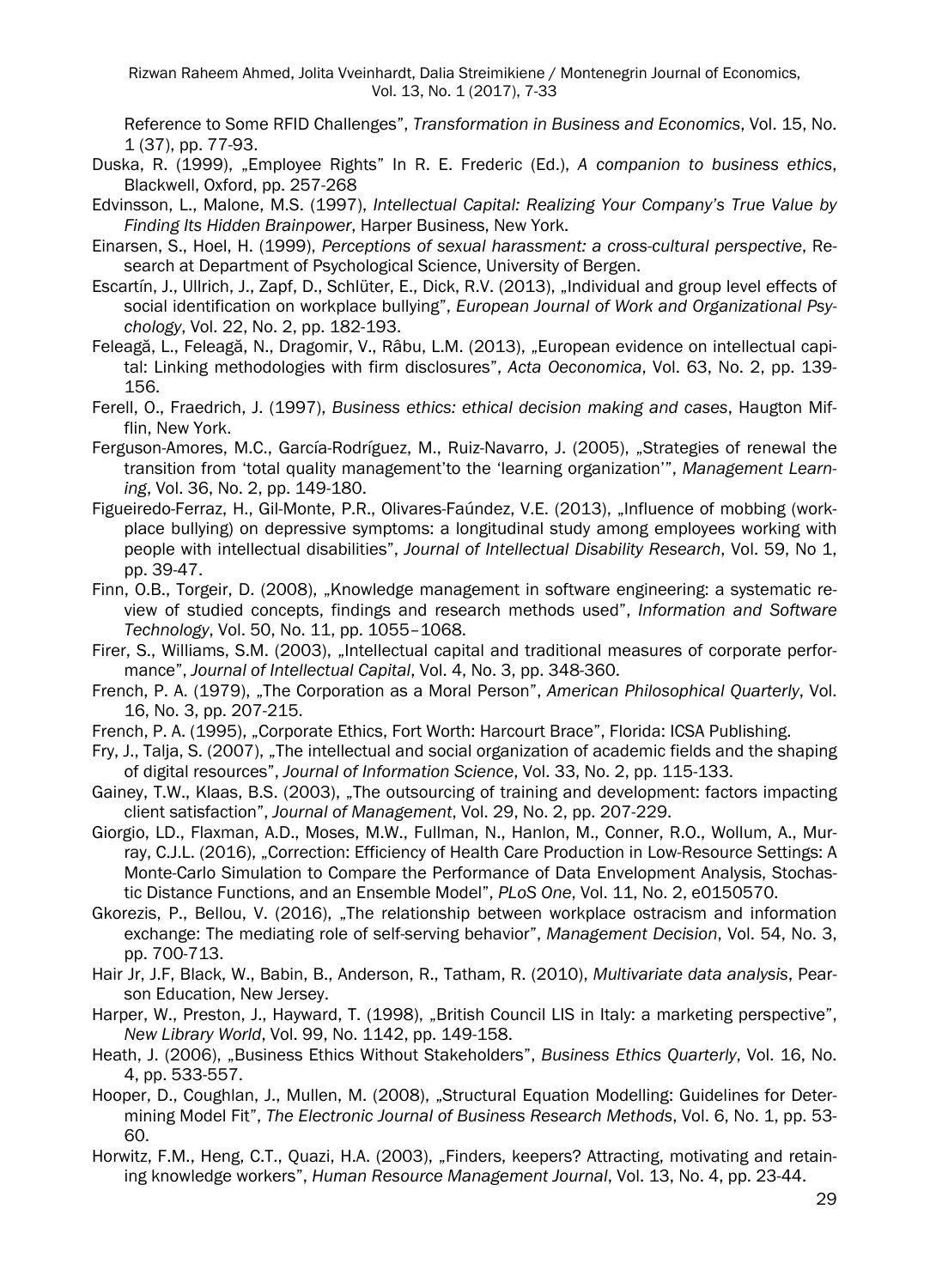- Hsieh, Y.C., Hiang, S.T. (2004), "A Study of the Impacts of Service Quality on Relationship Quality in Search-Experience-Credence Services", *Total Quality Management*, Vol. 15, No 1, 43-58.
- Huang, C.C., Tayles, M., Luther, R. (2010), "Contingency factors influencing the availability of internal intellectual capital information", *Journal of financial Reporting and Accounting*, Vol. 8, No. 1, pp. 4-21.
- Huang, J.H., Lee, B.C.Y., Ho, S.H. (2004), "Consumer attitude toward gray market goods", *International Marketing Review*, Vol. 21, No. 6, pp. 598-614.
- Isaac, R.G., Herremans, I.M., Kline, T.J. (2010), "Intellectual capital management enablers: a structural equation modeling analysis", *Journal of Business Ethics*, Vol. 93, No. 3, pp. 373-391.
- Isaac, R.G., Herremans, I.M., Kline, T.J.B. (2009), "Intellectual capital management: pathways to wealth creation", *Journal of Intellectual Capital*, Vol. 10, No. 1, pp. 81-92.
- Janz, B.D., Prasarnphanich, P. (2003), "Understanding the antecedents of effective knowledge management: the importance of a knowledge-centered culture", *Decision Sciences*, Vol. 34 No. 2, pp. 351-384.
- Jones, C., Parker, M., Bos, R. (2005), *For Business Ethics: A Critical Text*, Routledge, London.
- Kahneman, D., Knetsch, J., Thaler, R. (1986). "Perceptions of Unfairness: Constraints on Wealth Seeking", *American Economic Review*, Vol. 76, pp. 724-741.
- Kamaluddin, A., Rahman, A.R. (2009), "Enhancing organization effectiveness through intellectual capital: an empirical analysis", Conference on scientific and social research, CSSR 08'09.
- Kaplan, R.S., Norton, D.P. (2004), "Measuring the strategic readiness of intangible assets", *Harvard Business Review*, Vol. 82, No. 2, pp. 52-63.
- Kaufmann, L., Schneider, Y. (2004), "Intangibles a synthesis of current research", *Journal of Intellectual Capital,* Vol. 5, No. 3, pp. 366-388.
- Kispal-Vitai, Zs., Regnard, Y., Kövesi, K. (2012a), "Cooperative models in comparisons, Cooperative values in internationalized operations", Jun 2012, Helsinki, Finland. <hal-01163462>
- Kispal-Vitai, Zs., Regnard, Y., Kövesi, K., Guillotte, C-A. (2012b), "Cooperative Rationales in Comparison: Perspectives from Canada, France and Hungary", *Colloque SFER COOPÉRATIVES 2012*, 6-7 November, Paris, France. Available at: http://www.univ-brest.fr/digitalAssets/ 50/50503\_KISPALVITAI-REGNARD-KOVESI-GUILLOTTE-fv.pdf
- Kline, T.J.B, Sulsky, L.M., Rever-Moriyama, S.D. (2000), "Common method variance and specification errors: A practical approach to detection", *Journal of Psychology*, Vol. 134, No. 4, pp. 401- 421.
- Krampen, G., Eye, A.V., Schui, G. (2011), "Forecasting trends of development of psychology from a bibliometric perspective", *Scientometrics*, Vol. 87, No. 3, pp. 687-694.
- Leech, N.L., Barrett, K.C., Morgan, G.A. (2005), *SPSS for intermediate statistics: Use and interpretation*, Lawrence Erlbaum Association Inc.
- Leidner, D., Alavi, M., Kayworth, T. (2010), "The role of culture in knowledge management: a case study of two global firms", *Global Information Systems: The Implications of Culture for IS Management*, Vol. 2, No. 1, pp. 265-289.
- Lin, C.-P. (2007), "To share or not to share: modeling tacit knowledge sharing, its mediators and antecedents", *Journal of Business Ethics*, Vol. 70, No. 4, pp. 411-428.
- Lopez, D.C. (2008), "Intellectual capital in high-tech firms the case of Spain", *Journal of Intellectual Capital*, Vol. 9, No. 1, pp. 25-36.
- MacKinnon, D. P., Lockwood, C. M., Williams, J. (2004), "Confidence limits for the indirect effect: Distribution of the product and resampling methods", *Multivariate Behavioral Research*, Vol. 39, No 1, pp. 99-128.
- MacKinnon, D.P., Lockwood, C.M., Hoffman, J. M., West, S.G., Sheets, V. (2002), "A comparison of methods to test mediation and other intervening variable effects", *Psychological Methods*, Vol. 7, No. 1, pp. 83-104.
- Maitland, I. (1994), "The Morality of the Corporation: An Empirical or Normative Disagreement?", *Business Ethics Quarterly*, Vol. 4, No. 4, pp. 445-458.
- Marcoux, A. (2003), "A Fiduciary Argument Against Stakeholder Theory", *Business Ethics Quarterly*, Vol. 13, No. 1, pp. 1-24.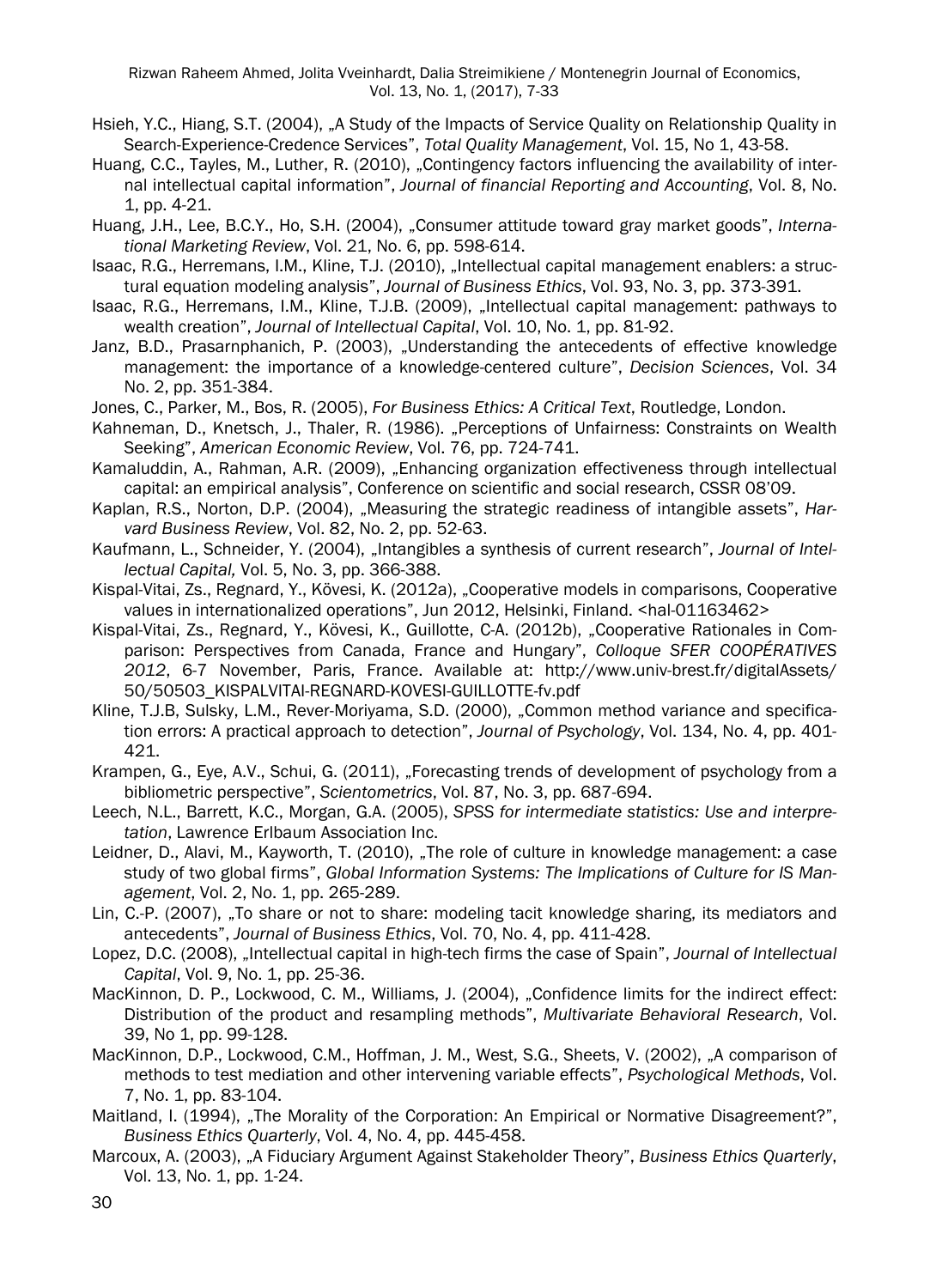Marr, B. (2005), *Perspectives on Intellectual Capital*, Elsevier Butterworth-Heinemann, Oxford.

- Marr, B., Schiuma, G. (2001), "Measuring and managing intellectual capital and knowledge assets in new economy organizations", in Bourne, M. (Ed.), *Handbook of Performance Measurement*, Gee, London.
- Martín-de-Castro, G., Delgado-Verde, M., López-Saez, P. (2011), "Towards 'an intellectual capitalbased view of the firm': origins and nature", *Journal of Business Ethics*, Vol. 98, No. 4, pp. 649-662.
- McDermott, R., O'Dell, C. (2001), "Overcoming cultural barriers to sharing knowledge", *Journal of Knowledge Management*, Vol. 5, No. 1, pp. 76-85.
- McEvily, B., Perrone, V., a Zaheer, A. (2003), "Trust as an organizing principle", *Organization Science*, Vol. 14, No. 1, pp. 91-103.
- Mehralian, G., Nazari, J.A., Akhavan, P., Rasekh, H.R. (2014), "Exploring the relationship between the knowledge creation process and intellectual capital in the pharmaceutical industry", *The Learning Organization: An International Journal*, Vol. 21, No. 4, pp. 258–273.
- Mehralian, G.H., Raiabzadeh, A., Sadeh, M.R., Rasekh, H.R. (2012), "Intellectual capital and corporate performance in Iranian pharmaceutical industry", *Journal of Intellectual Capital*, Vol. 13, No. 1, pp. 138–158.
- Mehralian, G.H., Rasekh, H.R., Akhavan, P., Rajabzadeh, A. (2013), "Prioritization of intellectual capital indicators in knowledge-based industries: evidence from pharmaceutical industry", *International Journal of Information Management,* Vol. 13, No. 33, pp. 209–216.
- Meyers, L.S., Gamst, G., Guarino, A.J. (2006), *Applied multivariate research: Design and interpretation*, SAGE Publications, Thousand Oaks London.
- Milner, H.V. (2003), "The Digital Divide: The Role of Political Institutions in Technology Diffusion", Paper prepared for the 2003 APSA conference, Philadelphia, PA. Available at: https://www.princeton.edu/~hmilner/forthcoming%20papers/The%20Digital%20Divide\_CPS. pdf
- Mincer, J. (1974), *Schooling, Experience, and Earnings*, National Bureau of Economic Research, Distributed by Columbia University Press, New York.
- Mok, A., Cremer, D.D. (2016), "When Money Makes Employees Warm and Bright: Thoughts of New Money Promote Warmth and Competence", *Management and Organization Review*, Vol. 12, No. 3, pp. 547-575.
- Mulder, M. (2014), "Conceptions of Professional Competence" In S. Billett, C. Harteis, H. Gruber (Eds), *International Handbook of Research in Professional and Practice-based Learning*, Springer, Dordrecht, pp. 107-137.
- Murphy, P. E. (2002), "Marketing Ethics at the Millennium: Review, Reflections and Recommendations", *Blackwell Guide to Business Ethics*, N. E. Bowie, Blackwell, Oxford, pp. 165-185.
- Nazari, J.A., Herremans, I.M., Isaac, R.G., Manassian, A., Kline, T.J. (2009), "Organizational characteristics fostering intellectual capital in Canada and the middle East", *Journal of Intellectual Capital*, Vol. 10 No. 1, pp. 135-148.
- Nerdrum, L., Erikson, T. (2001), "Intellectual capital: a human capital perspective", *Journal of Intellectual Capital*, Vol. 2, No. 2, pp. 35–127.
- O'Neill, J. (1998), *The Market: Ethics, Knowledge and Politics*, Routledge, London.
- Ordóñez de Pablos, P. (2004a), "A guideline for building the intellectual capital statement: the 3R model", *International Journal of Learning and Intellectual Capital*, Vol. 1, No. 1, pp. 3–18.
- Ordóñez de Pablos, P. (2004b), "Measuring and reporting structural capital Lessons from European learning firms", *Journal of Intellectual Capital*, Vol. 5, No. 4, pp. 629–647.
- Ordóñez de Pablos, P. (2005), "Intellectual capital reports in India: lessons from a case study". *Journal of Intellectual Capital*, Vol. 6, No. 1, pp. 141–149.

Parker, C. (2000), "Performance measurement", Work Study, Vol. 49, No. 2, pp. 63-66.

Peng, T.J.A., Pike, S., Roos, G. (2007), "Intellectual capital and performance indicators: Taiwanese healthcare sector", *Journal of Intellectual Capital*, Vol. 8, No. 3, pp. 538-556. doi:10.1108/14691930710774902.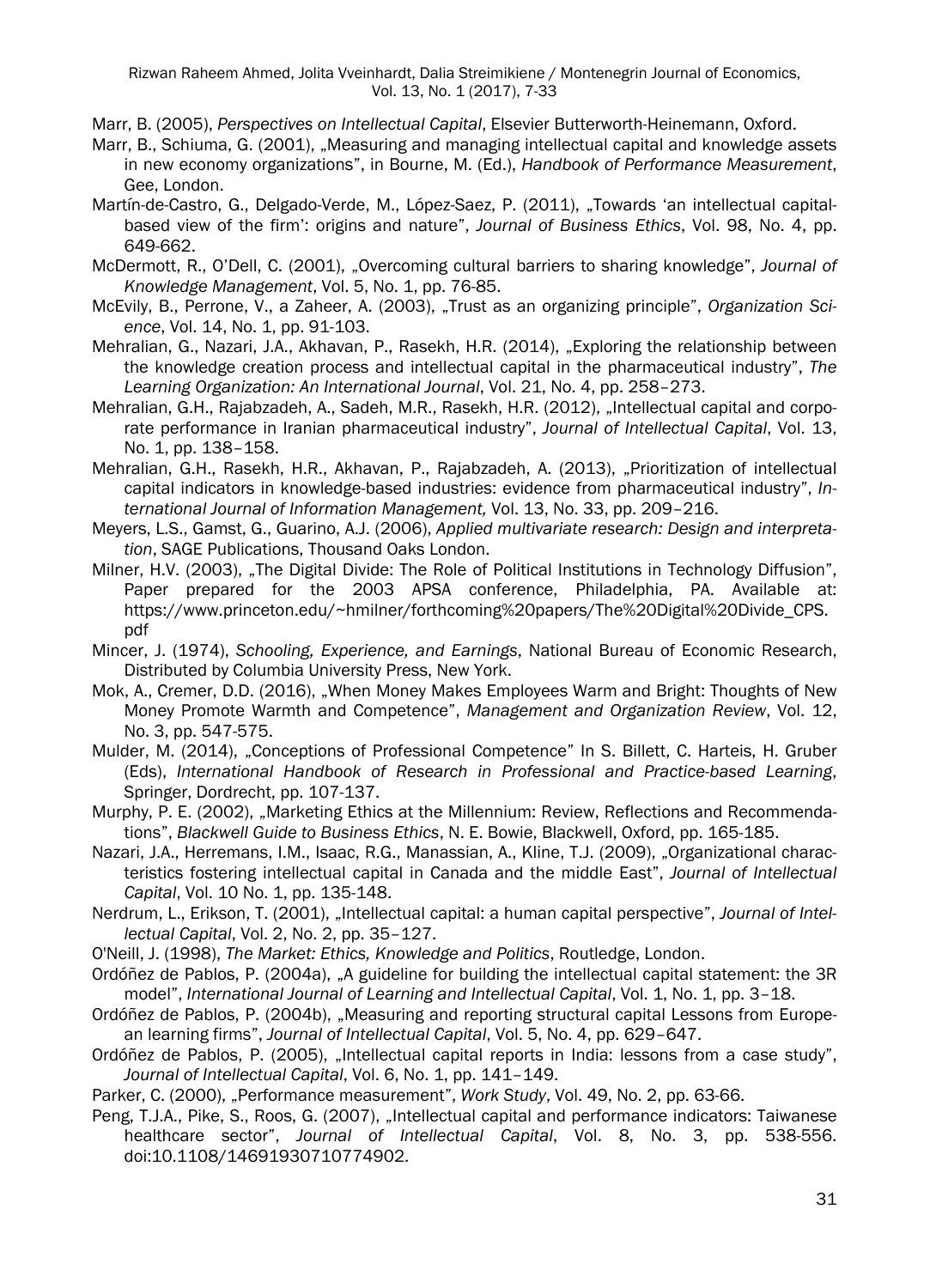- Pinnington, A. H. Lafferty, G. (2003), *Human Resource Management in Australia*, Oxford University Press, Melbourne.
- Pirson, M., Malhotra, D. (2008), "Unconventional insights for managing stakeholder trust", *MIT Sloan Management Review*, Vol. 49, pp. 43-50.
- Pöyhönen, A., Smedlund, A. (2004), "Assessing intellectual capital creation in regional clusters", *Journal of Intellectual Capital*, Vol. 5, No. 3, pp. 351-365.
- Preston, D. (1997), "Can Business Ethics Really Exist?", *Computers and society*, March, pp. 6-11.
- Roos, J., Roos, G., Dragonetti, N., Edvinsson, L. (1997), *Intellectual Capital: Navigating the New Business Landscape*, Macmillan Business, London.
- Rubinstein, M.F., Firstenberg, I.R. (1999), *The minding organization: Bring the future to the present and turn creative ideas into business solutions*, John Wiley & Sons, Inc., New York, NY.
- Schultz, T.W. (1959), "Investment in Man: An Economist's View", Social Service Review, Vol. 33, No. 2, pp. 109-117.
- Seglin, J. L. (2003), *The right thing: conscience, profit and personal responsibility in today's business*, Spiro Press, Rollinsford, NH.
- Sennett, R. (1998), *The Corrosion of Character. The Personal Consequences of Work in the New Capitalism*, W. W. Norton & Company Inc., New York.
- Shabaninejad, H., Misalehian, M.H., Mehralian, G.H. (2014), "Development of an integrated performance measurement (PM) model for pharmaceutical industry", *Iranian Journal of pharmaceutical Research*, Vol. 13, No 1, pp. 207-215.
- Shammout, A. B. (2007), *Evaluating an Extended Relationship Marketing Model for Arab Guests of Five-Star Hotels*, Unpublished PhD Dissertation, University Melbourne, Victoria.
- Shane, S. (2003), *A General Theory of Entrepreneurship, The individual opportunity Nexus*, Edward Elgar Publishing, Inc., Massachusetts, Available at: http://www.e-elgar.com/shop/eep/ preview/book/isbn/9781781007990/
- Shane, S., Venkataraman, S. (2000), "The Promise of Entrepreneurship as a Field of Research", *Academy of Management Review*, Vol. 25, No. 1, pp. 217-226.
- Sharabati, A.A.A., Jawad, S.N., Bontis, N. (2010), "Intellectual capital and business performance in the pharmaceutical sector of Jordan", *Management Decision*, Vol. 48, No 1, pp. 105–131. doi:10.1108/ 00251741011014481/
- Singer, A.E., Singer, M.S. (1997), "Management-science and business-ethics", *Journal of Business Ethics*, Vol. 16, No. 4, pp. 385–395.
- Singer, P. (Ed.) (1991), *A Companion to Ethics*, Blackwell, Malden, MA.
- Solomon, R. (1991), "Business Ethics" In Peter Singer (Ed.), *A Companion to Ethics*, Blackwell, Malden, MA, pp. 354-365.
- Ståhle, P., Hong, J. (2002), "Dynamic intellectual capital in global rapidly changing industries", *Journal of Knowledge Management*, Vol. 6, No. 2, pp. 177-189.
- Stewart, A.T. (1997), *Intellectual Capital: The New Wealth of Organizations*, Bantam Doubleday Dell Publishing Group, New York, NY.
- Sueldo, M., Streimikiene, D. (2016), "Organizational Rituals as Tools of Organizational Culture Creation and Transformation: A Communicative Approach", *Transformation in Business and Economics*, Vol. 15, No. 2 (38), pp. 89-111.
- Tawney, R. H. (1926), *Religion and the Rise of Capitalism*, Harcourt, Brace and Co., New York.
- Teece, D.J. (2000), *Managing Intellectual Capital: Organizational, Strategic, and Policy Dimensions*, Oxford University Press, Oxford.
- Tsang, E.W.K. (2009), "The relationship between knowledge management enablers and performance", *Industrial Management & Data Systems*, Vol. 109, No. 1, pp. 98–117.
- Tsui, E., Wang, W.M., Cai, L., Cheung, C.F., Lee, W.B. (2014), "Knowledge-based extraction of intellectual capital-related information from unstructured data", *Expert Systems with Applications*, Vol. 41, No. 4, pp. 1315–1325.
- Valentine, S., Barnett, T. (2007), "Perceived organizational ethics and the ethical decisions of sales and marketing personnel", *Journal of Personal Selling & Management*, Vol. 27, No. 4, pp. 373–388.